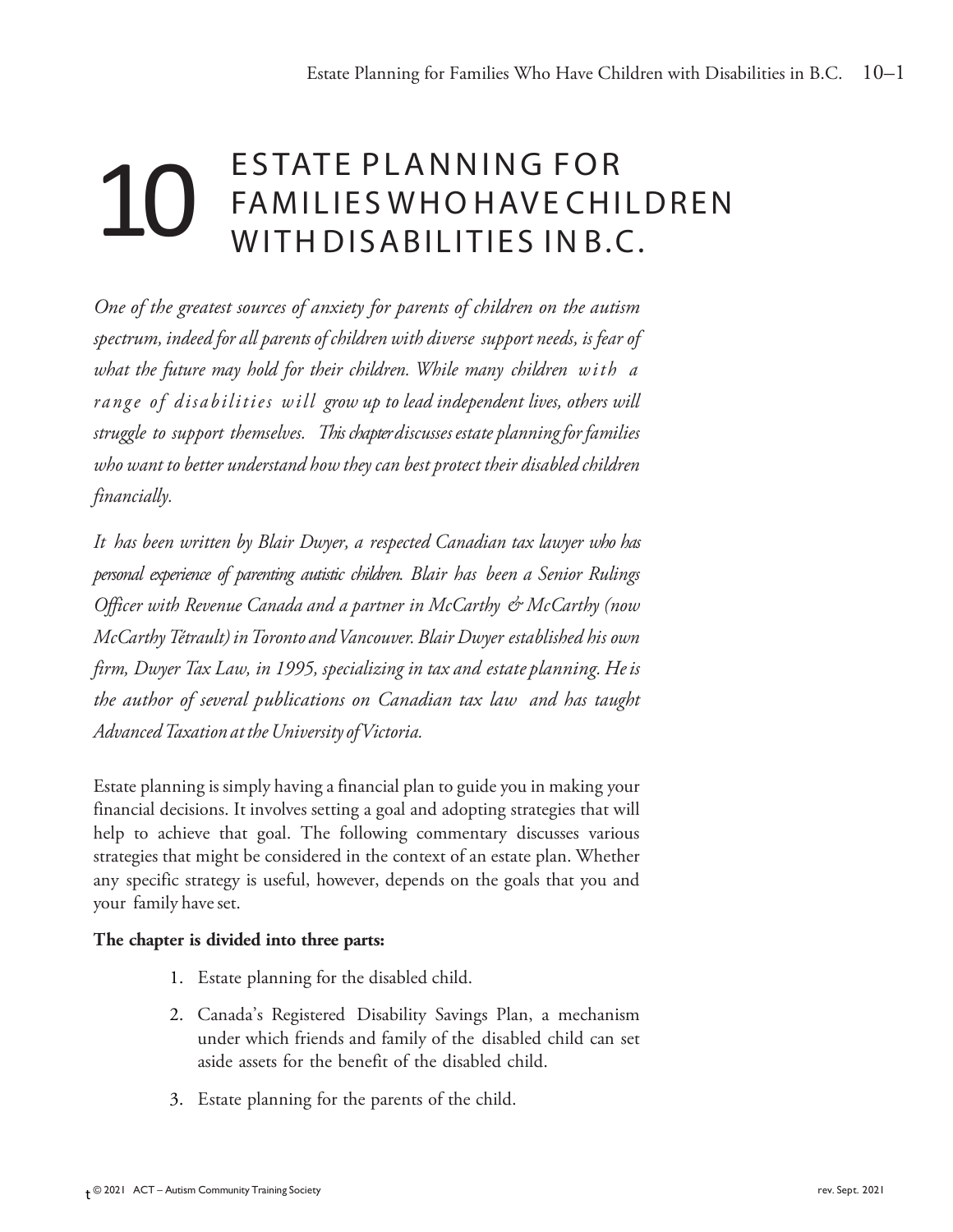When dealing with estate planning, a writer always inserts disclaimers. So here they are:

- The comments in this chapter are based on the law in force in British Columbia. The law may differ in other provinces.
- The commentary in this chapter is based on the rules in force in September 2021. This chapter might not be updated on a regular basis, so double-check on monetary limits and other details.
- This chapter provides general commentary so that you are in better position to seek professional legal advice that is based on the specific circumstances of you and your child. This chapter is not a substitute for that professional legal advice.

### PART 1: ESTATE PLANNING FOR THE CHILD

When your child is under the age of majority, you—as the legal guardian of your child—get to make various decisions on behalf of your child. However, this changes when your child becomes an adult.

The age at which a child passes into adulthood varies from province to province. In British Columbia, that age is 19. So you might want to consider having your child sign some legal documents as part of his or her 19th birthday"comingofage"celebration.Thesecouldinclude:

- A Last Will and Testament.
- A Power of Attorney or Financial Representation Agreement.
- A Health Care Representation Agreement.

In British Columbia, your child has the ability to make a last will and testament at age 16. This could be part of an "almost coming of age" celebration.

### Last Will and Testament

While you might think that your child will not have much in the way of assets at age 16, this is not necessarily the case. If your child is the beneficiary of a Registered Disability Savings Plan (RDSP), any funds remaining in that plan on the death of your child will be part of your child's estate and will be governed by your child's will. If your child does not have a will, any funds in the RDSP will be governed by intestacy laws. If your child is a beneficiary under a RDSP, the will should deal with the assets in the RDSP.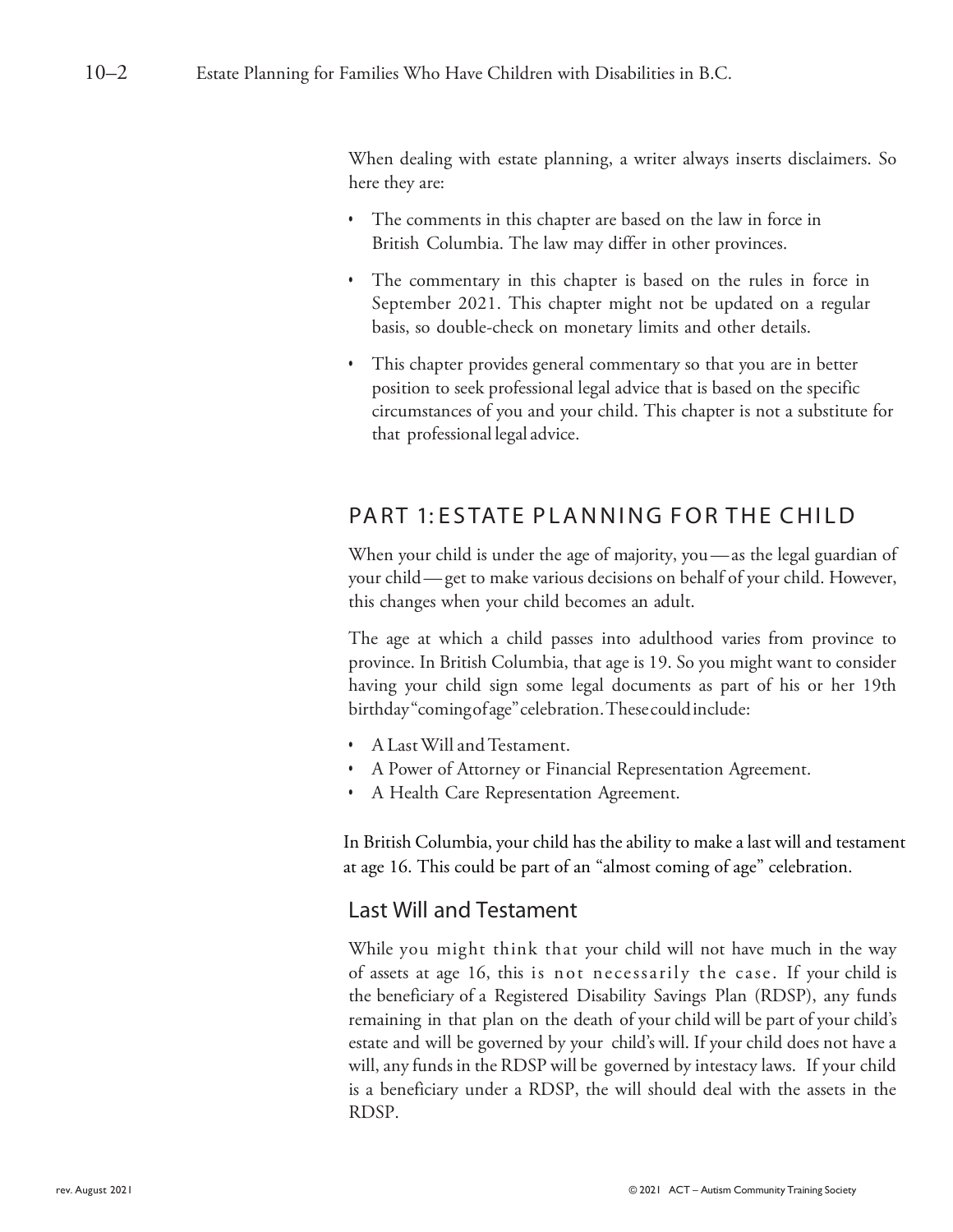# Power of Attorney: Being Your Child's Agent in Respect of Financial Matters

At age 19, your child becomes an adult. From that point on, you have legal authority to deal with your child's assets only if your child provides you with that authority.

You might have your 19-year-old child appoint you as his or her agent so that you can deal with financial matters on behalf of the child. There are two ways of doing this:

- 1. Haveyour childsigna"PowerofAttorney."1
- 2. Have your child enter into a "Representation Agreement" in respect of financial matters.

In both cases, the child would be appointing you as his or her agent. This means that you will be able to act as the child's representative in respect of financial matters.

I will use the term "Agency Document" to refer to both Powers of Attorney and Representation Agreements. Certain features are common to both types of documents, whereas other features differ.

You should seek professional advice to determine whether your child should sign a Power of Attorney or a Representation Agreement. In general, the Power of Attorney is an older form of document and is more broadly recognized. In order to sign a Power of Attorney, however, a person has to have legal capacity (has to be capable of managing his or her own affairs). If you have some concerns as to whether your 19-year-old child has that ability, it might be better to have the child sign a Representation Agreement that appoints you as the child's representative in respect of financial matters. In general, the Office of the Public Guardian (a provincial government office) has more supervisory powers under a Representation Agreement.

Whether the child signs a Power of Attorney or a Representation Agreement, it is important to remember that the Agency Document merely appoints you as the *agent* of your adult child. It does not displace the adult child's ability to deal with his or her own assets. An adult child who has signed an Agency Document generally also has the power to terminate the Agency Document. This is subject to a decline in the child's ability to manage his or her own affairs, in which case the child might lose that ability.

When acting as the agent of your adult child, you must act at all times in the best interests of your adult child.

<sup>1</sup> Theterm"powerofattorney"isunfortunate in an age that is dominated by US media. In US media, the term "attorney" is synonymous with "lawyer". Historically, however, an "attorney" was simply an agent. Asyour child's attorney,youareyourchild's agent. You are not your child's lawyer!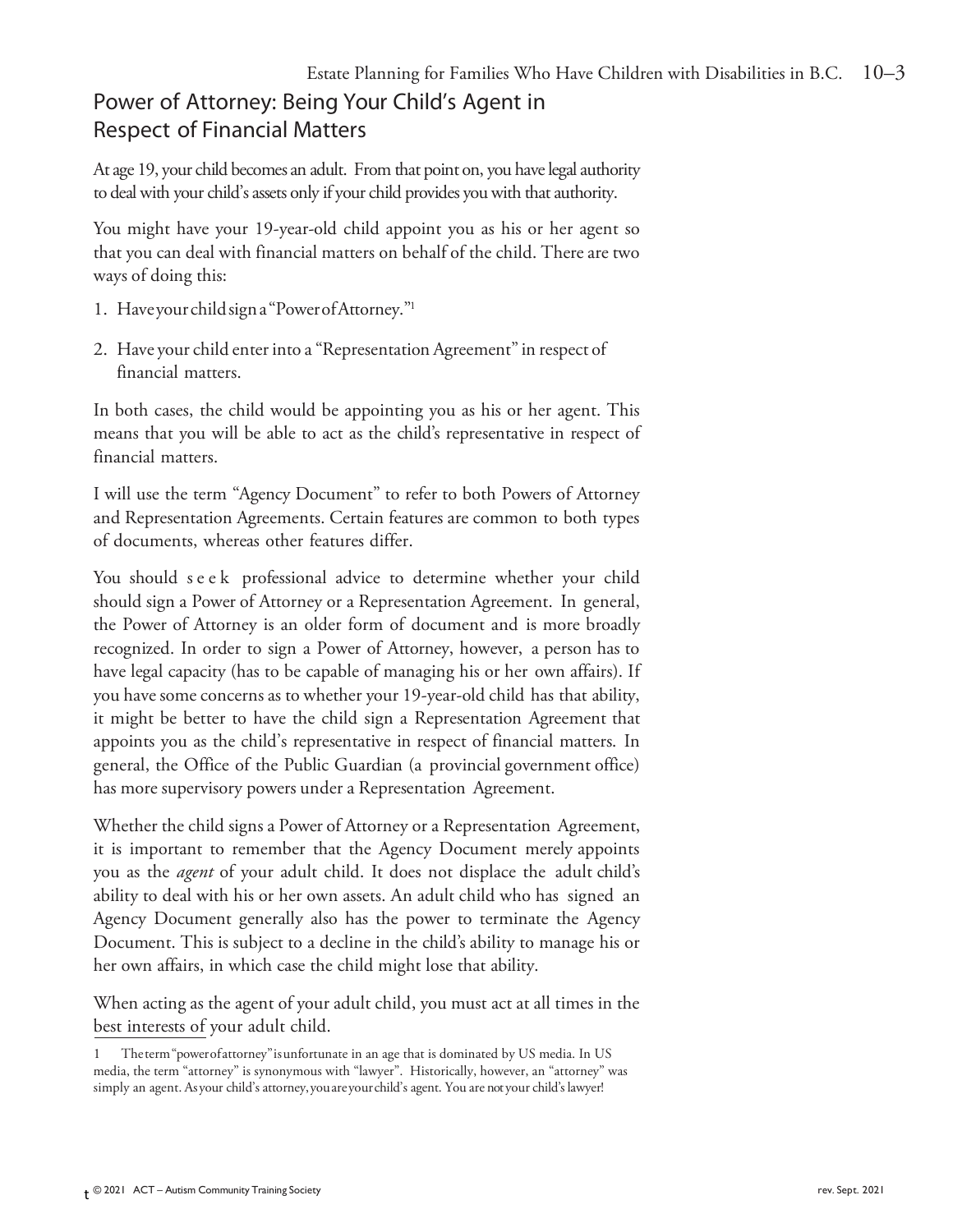If your child signs a Power of Attorney, consider whether your adult child should sign a simple Power of Attorney or an enduring Power of Attorney. A simple Power of Attorney ceases to be effective if your adult child becomes incapacitated (legally incapable of managing his or her own affairs). In order for your authority to survive the child's incapacity, the Power of Attorney must be an enduring Power of Attorney. In other words, it must specifically state that it survives incapacity and must be signed in the presence of a lawyer or notary public.

It may be best for your child to sign several originals of the Agency Document, as you will need to produce the original on various occasions. For example, you might want to lodge a copy with your child's financial institution.

An Agency Document can be general or specific. A general Agency Document will apply to all financial and other assets of your adult child. A limited Agency Document might apply only to a bank account or some other specificasset.

If the child's financial institution wants your child to sign that institution's own form of Agency Document, make sure that the document does not revoke any other more general Agency Document that your adult child has already signed.

For more information about both types of Agency Documents, refer to [www2.gov.bc.ca/gov/content/health/managing-your-health/incapacity](https://www2.gov.bc.ca/gov/content/health/managing-your-health/incapacity-planning)[planning](https://www2.gov.bc.ca/gov/content/health/managing-your-health/incapacity-planning)[.](http://www.cba.org/BC/public_media/wills/180.aspx) For information about Representation Agreements in particular, see Representation Agreement | Nidus Personal Planning [Resource Centre and Registry](https://www.nidus.ca/resources-ra/)

### Representation Agreement: Health and Personal Care Decisions

At age 19, your child will also have the right to make his or her own health and personal care decisions. For simplicity, I will refer to these as health care decisions.

As the parent of an unmarried adult, you will have the right to make health care decisions only if your unmarried adult child is unable to make the decision on his or her own (for example, the child is in a coma or does not have the mental capacity to make the decision). While this is the general legal rule, this rule can be displaced. If your adult child gets married, the child's spouse takes on this role. As well, your unmarried adult child can sign a Health Care Representation Agreement and appoint some other specific person to make health care decisions on their behalf. Sinceit can be difficult to prove that your unmarried child has not appointed another person to make health care decisions, it might be prudent to have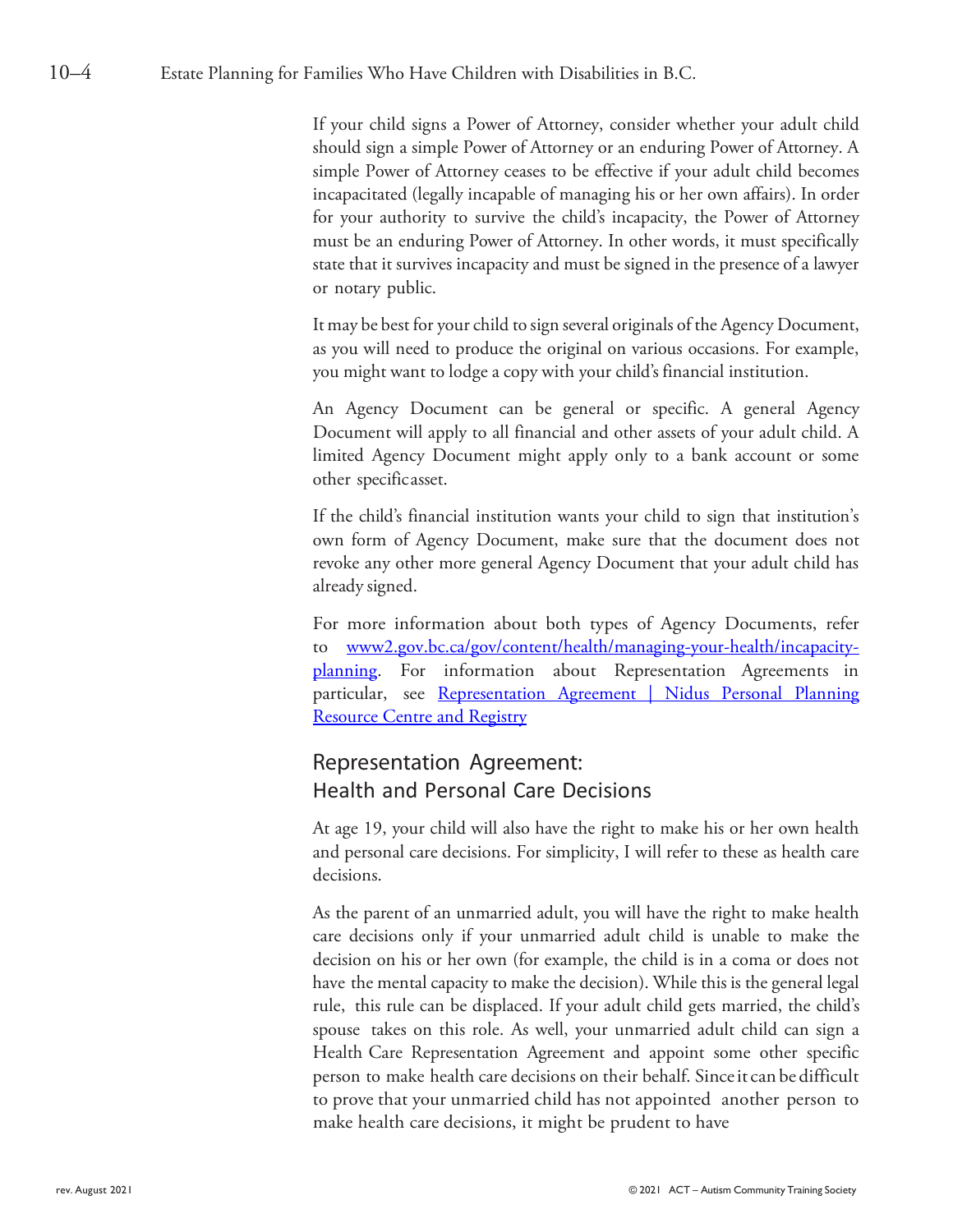your child formally appoints you as his or her health care representative by signing a Health Care Representation Agreement to that effect. This formally appoints you as the person who will make health care decisions for your adult child if the child is in a coma or is otherwise unable to make the decision. However, the document merely appoints you as the alternative decision maker; it does not remove your child's ability to decide on his or her own if the child is able to make that decision.

For more information about a Health Care Representation Agreement, refer to [www.nidus.ca/resources-hcc/](http://www.nidus.ca/resources-hcc/)

While there are two types of documents under which your child can appoint you as an agent in respect of financial matters, only one type of document — the Health Care Representation Agreement— is valid in respect of health care decisions.

### PART 2: REGISTERED DISABILITY SAVINGS PLANS

As noted, many parents fear for the future financial well-being of a disabled child. One way to address this concern is to establish a registered disability savings plan (RDSP) for the disabled child. Funds contributed to an RDSP can grow on a tax-deferred basis and provide future income for the disabled child. An RDSP can also qualify for government grants.

In order to have an RDSP, the disabled individual must reside in Canada and must qualify for the disability tax credit. In many cases, an individual with ASD will qualify for the disability tax credit. For more information on this tax credit, see this page.

The great advantage of an RDSP is that income earned in the RDSP is tax-free until paid out from the RDSP. Accordingly, this allows income to be built up on a tax-deferred basis for the ultimate benefit of the disabled individual.

Unlike contributions to a registered retirement savings plan (RRSP), contributions to an RDSP are not tax deductible. The real benefit of the RDSP is that investment income earned inside the RDSP will accrue taxfree inside the RDSP. In other words, a 5% return inside the plan is a 5% return, not a 2.5% return after taxes. This brings the power of compounding into play. As noted in the box on page 10-7, \$200,000 contributed in equal monthly amounts of \$308.61 and earning a constant 5% rate of interestwill turn into \$980,090 after 54 years.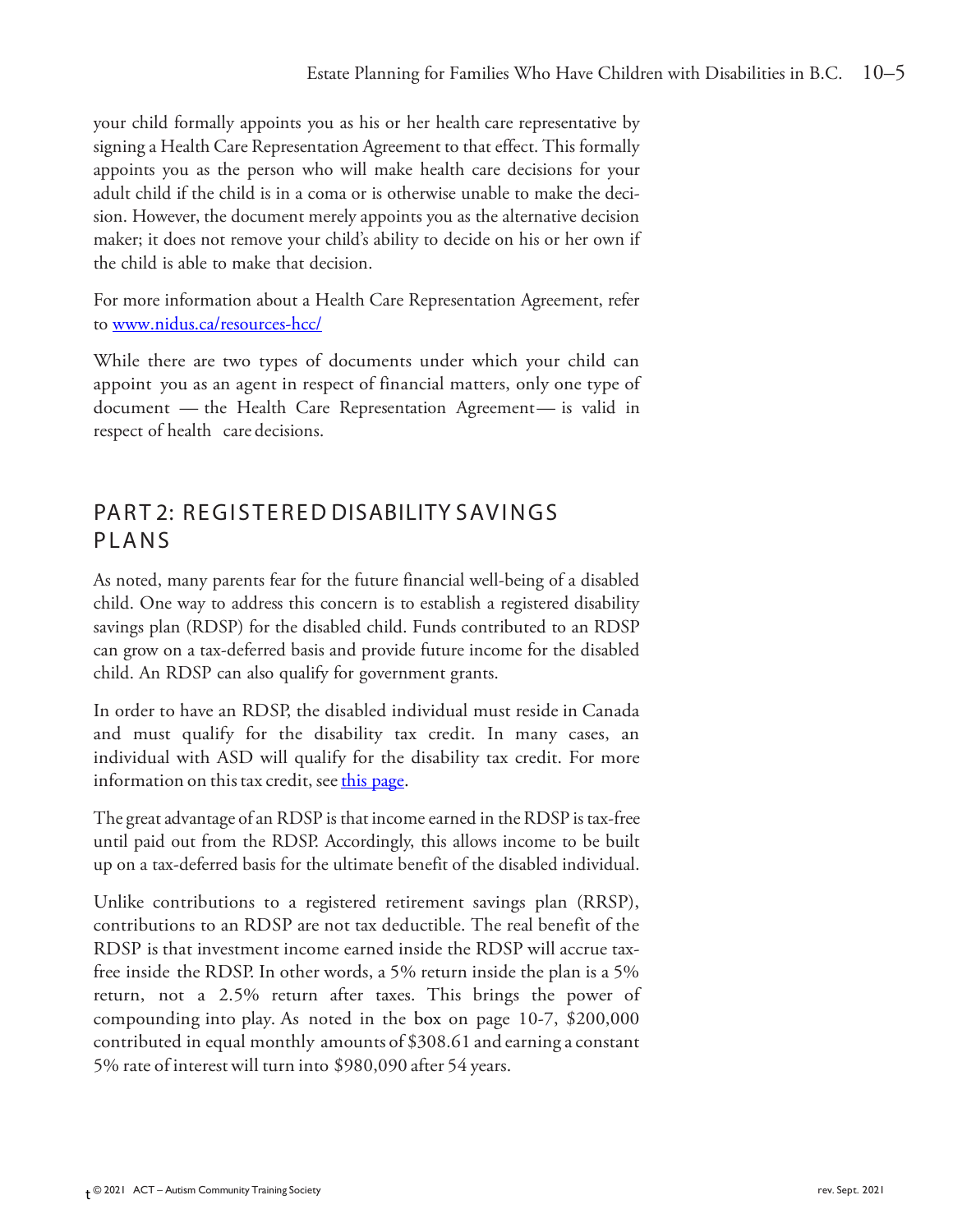When income is paid out from the RDSP, the income will be taxed as income of the disabled individual. And when the disabled person receives capital (the amounts originally contributed to the RDSP), no income tax applies to the capital (because the capital was not deductible when it was contributed and has therefore already been taxed). Generally, each payment out of the plan will be a combination of a tax-free payment of contributions and taxable income (based on the value of contributions to total plan assets).

A disabled person can have only one RDSP at a time. However, it is possible to switch an RDSP from one financial institution to a new financial institution.

Anyone can contribute to an RDSP (as long as the person directing the plan accepts the contribution). Once an RDSP is established for the benefit of a specific disabled individual, friends and family—even the disabled individual—can contribute to that plan. However, all funds in the RDSP are for the benefit of the disabled individual. A family member who contributes to the RDSP cannot get his or her contributions back.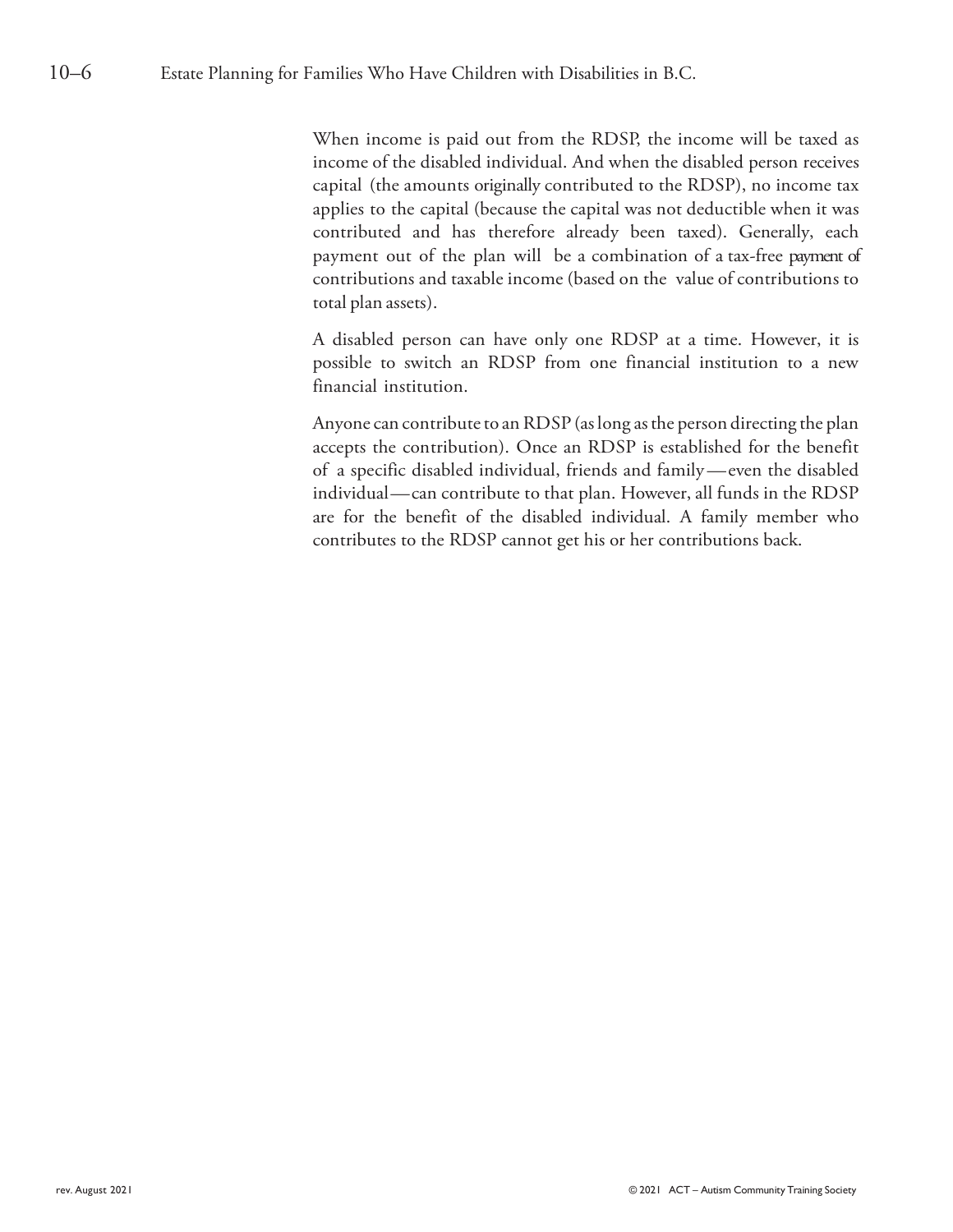#### **The Power of Compounding**

Assume that Mom and Dad open a registered disability savings plan for their autistic son as soon as the son is diagnosed at age 5. In total, \$200,000 is contributed to the RDSP over 54 years in monthly instalments of \$308.61. The RDSP consistently earns a net 5% return (after expenses). At the end of 54 years (as the child turns 60 and the RDSP must start paying out), the RDSP would have a value of \$980,090.

The time at which contributions are made has a significant effect on the final value of the plan. Other things being equal, it is best to contribute early. To illustrate this, modify the above example by assuming that the \$200,000 is contributed over 20 years at a rate of \$833.33 per month. After 20 years (assuming a constant net 5% return), the value of the plan would be \$338,169. Since the maximum private contribution level is \$200,000, no further private contributions can be made to the plan. Assuming that the plan continues to earn the constant net 5% return, however, the plan will have a value of \$1,776,519 when the child reaches age 60. The end value of the plan is higher by \$796,429 due solely to the earlier timing of the contributions.

The above examples are based only on private contributions to the RDSP. They do not include any return on the government contributions of up to \$90,000 (\$70,000 in matching contributions and \$20,000 in non-matching contributions). Those government contributions represent an immediate bonus but will also earn tax- deferred returns within the plan.

The purpose of the above examples is merely to illustrate the power of the taxdeferred compounding that can take place within the plan. The examples do not take inflation into account. Remember that the purchasing power of a dollar is likely to decline over time as prices increase due to inflation. At a constant 2% annual inflation rate, \$980,090 would be equal to \$336,400 in today's dollars and \$1,776,519 would be equal to \$906,075 in today's dollars. It is important to keep inflation in mind when estimating returns. Most financial projection software will allow you to make projections based on assumed rates of return and assumed rates of inflation.

Remember also that you need to deal with the net rate of return (after expenses of administering the plan).

t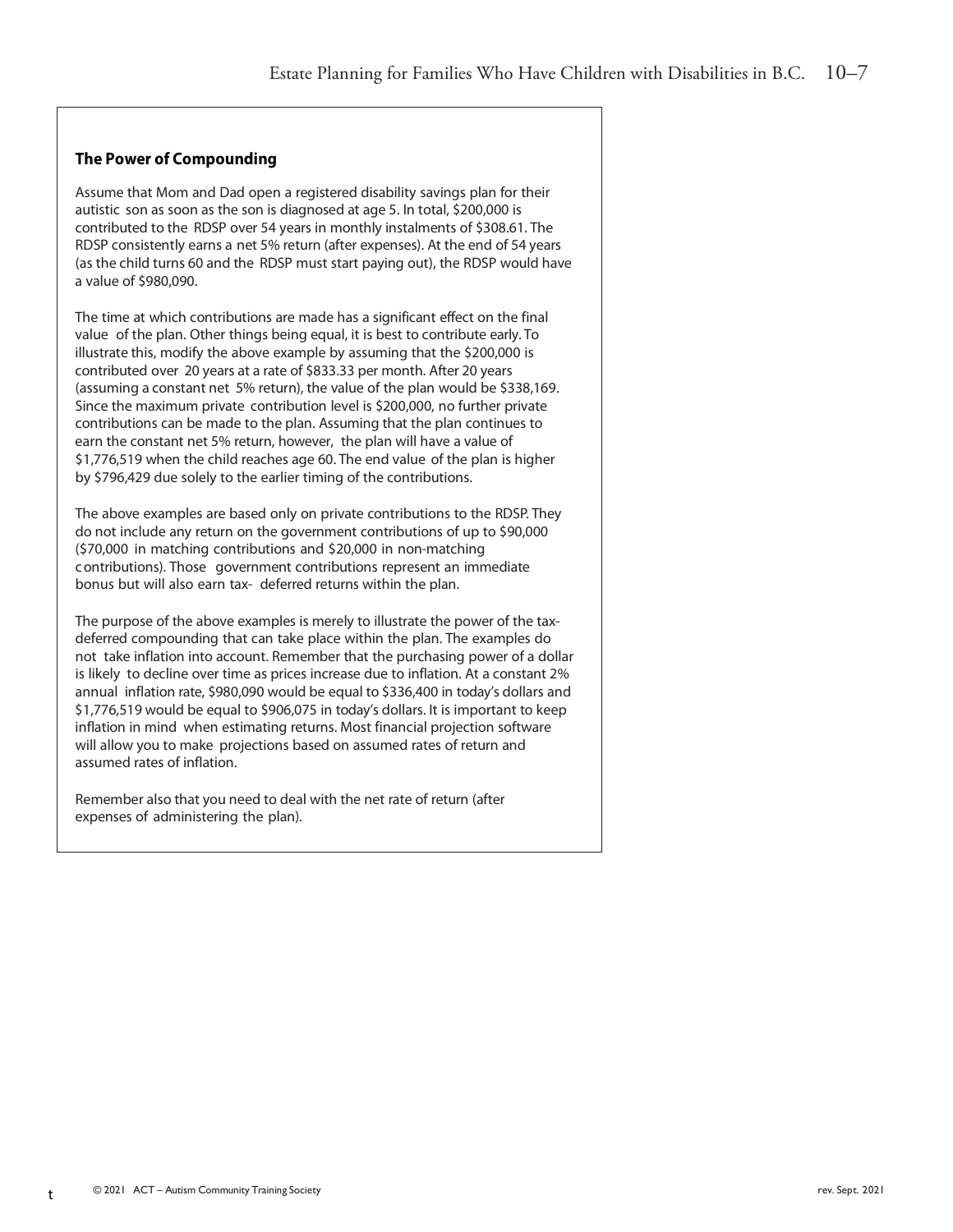All funds remaining in the RDSP on the death of the disabled individual belong to the estate of the disabled individual and pass under the disabled individual'swill(orunderintestacy rules, ifthedisabledindividualdieswithout a valid will). When establishing an RDSP for a disabled individual, it would be prudent to have the individual sign a last will and testament as soon as the individual is able to do so (for example, on reaching age 16 in British Columbia). This is particularly important if the disability might result in the individual losing the ability to make a will in future.<sup>2</sup>

### Establishing the RDSP

While anyone can contribute to an RDSP once it is in place, only certain individuals can actually set up the RDSP. Those individuals are as follows:

- 1. The disabled person (assuming that he or sheis an adult and islegally competent).
- 2. If the disabled person is a minor, a legal parent of the disabled person.
- 3. If the disabled person is not legally competent (for example, does not have sufficient mental capacity to direct his or her own affairs), a guardian, tutor or curator of the disabled person. The identity of these persons will depend on the law in force in the disabled person's province of residence. This could include a provincial agency that maintains the disabled person. While a parent can be a guardian of a mentally incompetent adult child, the parent has to be appointed as guardian under the relevant provincial law.

Thus, if a plan is set up while a child is a minor, the parents will likely be the ones to set up the plan.

The RDSP has to be opened with an approved issuer (one that has registered a model plan with the federal government). Most Canadian financial institutions offer RDSP's.

<sup>2</sup> In some provinces, marriage automatically revokes a will, so the disabled individual should make a new will if the disabled individual marries. However, marriage no longer revokes a will in British Columbia.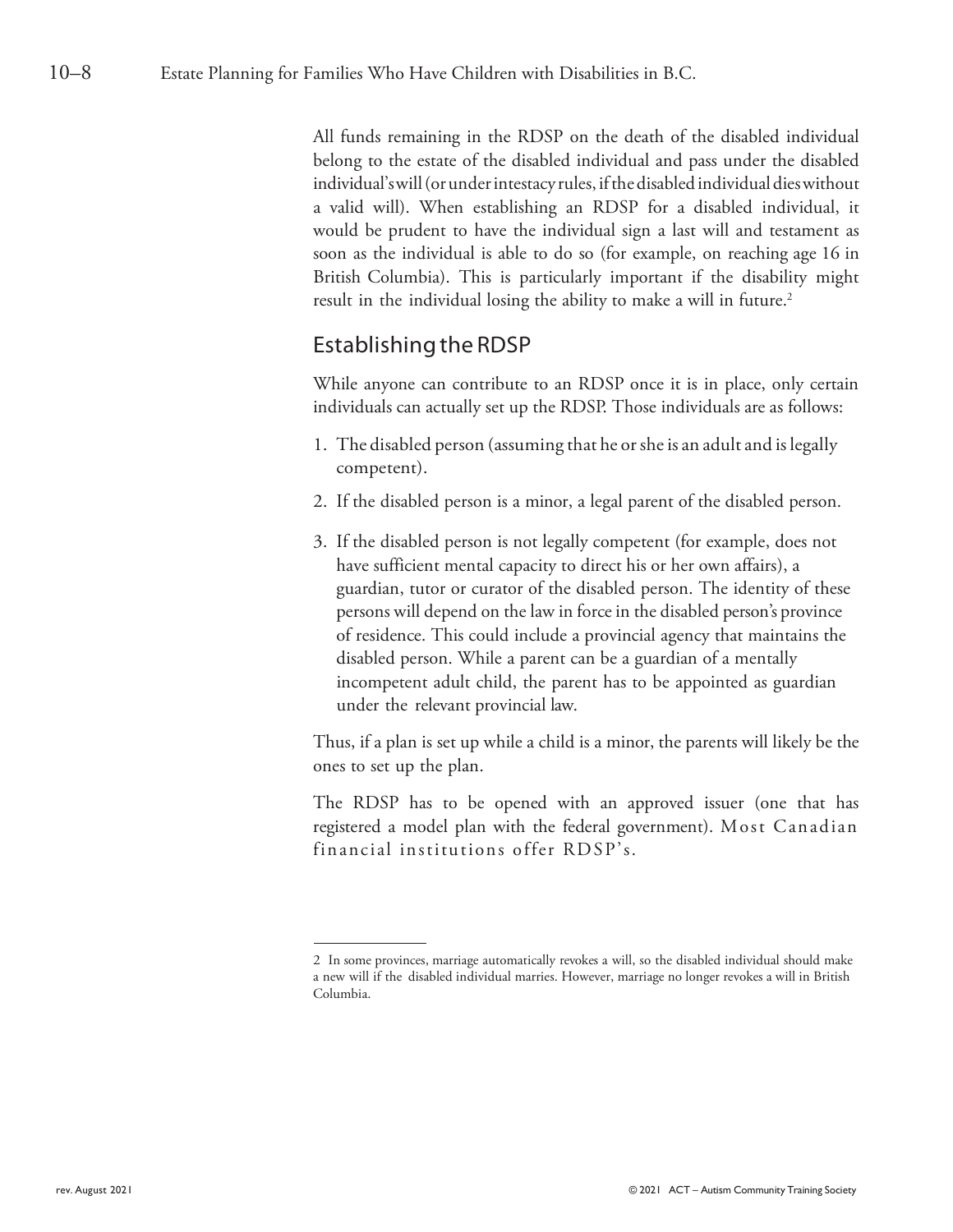While the Income Tax Act sets out minimum requirements for an RDSP, some variations will be possible within those minimum requirements. Accordingly, different financial institutions will have different plans with different rules governing those plans.

For example, the tax rules require that the plan must start to pay an annual amount to the beneficiary starting when the beneficiary reaches age 60. But what if the beneficiary requires emergency funds prior to age 60? The income tax rules do not prohibit early payments out of an RDSP, <sup>3</sup> but the rules of the specific plan might or might not permit early payments. Thiswill depend on the wording of the specific plan (not the Income Tax Act). Parents should check the wording of the plan on this point, as this may vary between financial institutions.

Be conscious of fees charged by the plan issuer and investment managers. These might be based on a percentage of the value of the plan assets (not a percentage of only the income earned). As well, consider the types of investments that can be made inside the plan. The purpose of the plan is to accumulate tax-deferred income for the future use of the disabled beneficiary, so you want the plan to have the potential to make a reasonable income and also keep pace with inflation – but without putting the capital at too much risk.

# Administering the RDSP

Once set up, the RDSP is overseen by a "director" (or manager).4 The RDSP director is responsible for making investment decisions and for deciding when to make distributions to the disabled person. Of course, the director can get appropriate advice from any source that the director chooses before making those decisions.

At first, the director will be the person who sets up the plan.<sup>5</sup> For example, if a parent sets up a plan, the parent will be the initial director. The parent could include the disabled person as a co-director or could introduce the disabled person as a director at some later time. While the disabled person can act as a director, it is not necessary that the disabled person be a director.

Once the initial director is no longer able to act as a director, who can take over as a successor director? Only the beneficiary or a "qualified person" in

<sup>3</sup> There may be tax implications of an early withdrawal, such as a duty to repay some government contributions to the plan. However, the question here is whether the plan allows an early withdrawal at all.

<sup>4</sup> "Director" is the term used in the Income Tax Act. The term does not refer to a director of a corporation.

<sup>5</sup> Person or persons, to be precise. A plan can be set up by two persons jointly (for example, both parents).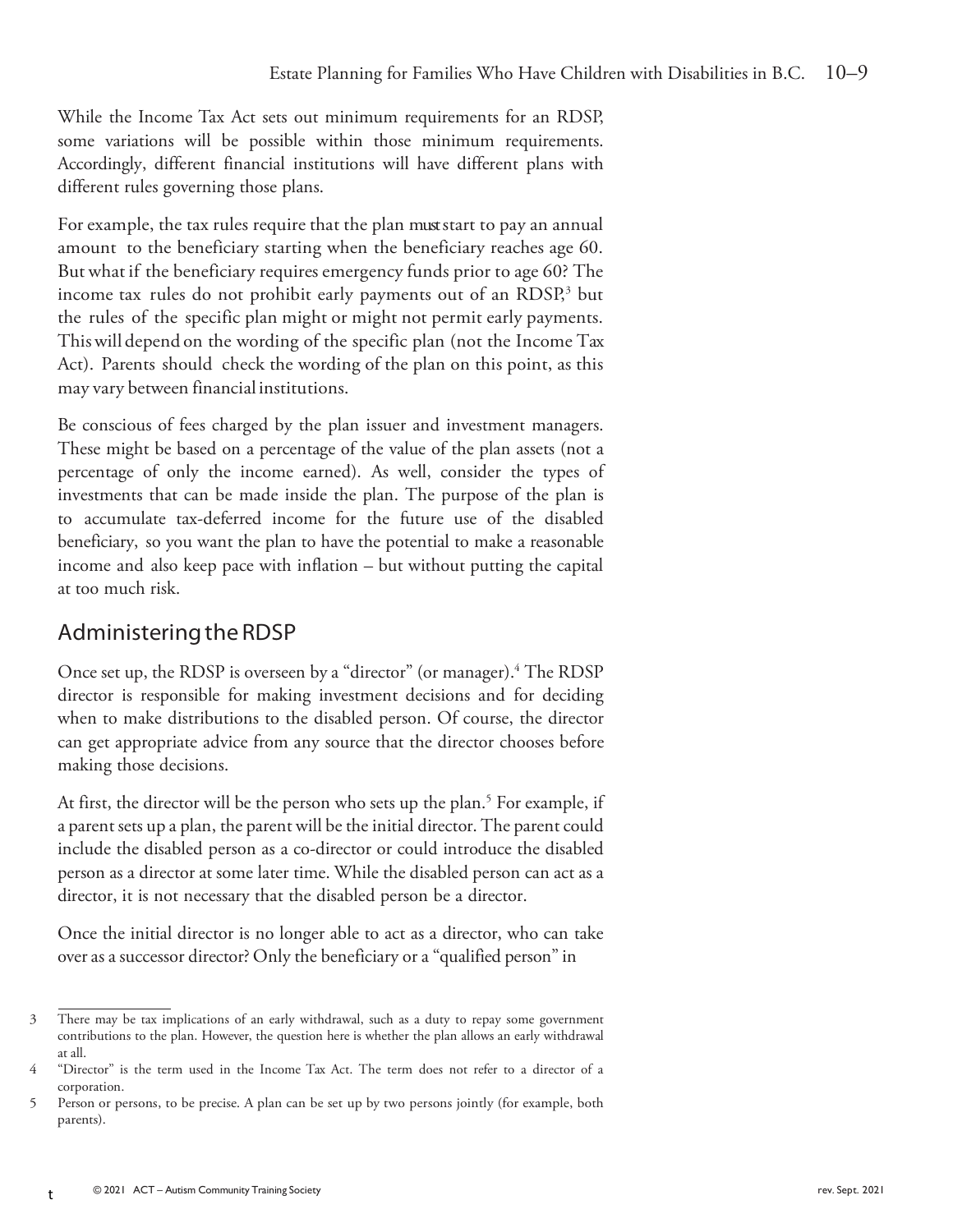respect of the beneficiary can act as a successor director. A "qualified person" is defined as a person who could set up a RDSP for that beneficiary (if the RDSP were not already in existence).

If the parents establish the RDSP and take on the role of initial directors of the plan, the following are possible successor directors on the death of the last surviving parent:

- 1. If the beneficiary is not mentally competent, the beneficiary's guardian.
- 2. If the beneficiary is mentally competent, the beneficiary.

There is no provision for appointment of relatives or spouse of a beneficiary (unless the relative or spouse is the guardian of a beneficiary who is not legally competent).

After the eventual death of the beneficiary, the executor of the beneficiary's estate would act as RDSP director. At that point, the director would merely deal with the winding-up of the plan.

### Non-Government (Private) Contributions

As noted, anyone can contribute to the RDSP once it has been established. Contributions can be made until the end of the year in which the beneficiary reaches age 59 but are limited to a lifetime maximum of \$200,000 per beneficiary.<sup>6</sup>

There is no annual limit on contributions— just the \$200,000 lifetime limit. However, annual limits apply in respect of federal government matching contributions. So even if you had \$200,000 available when you set up the plan, you might not want to plunk the \$200,000 into the plan all at once. There are two conflicting objectives here. By contributing money to a plan while a child is young, that money has more time to accumulate tax-deferred income for the eventual use of the child. In order to maximize matching contributions—which also growthe plan—itmay be necessary to pay careful attention to when contributions are made.

### Government Contributions: Two Types

An RDSP can receive two types of government contributions (but only in years while the beneficiary is under age 49). The first type (the Canada Disability Savings Grant) is a form of matching contribution that requires the making of private contributionsin the yearinquestion.Thesecond type (the Canada Disability Savings Bond) does not require that a private contribution be made.

<sup>6</sup> The \$200,000 limit does not include government grants and bonds paid into the RDSP.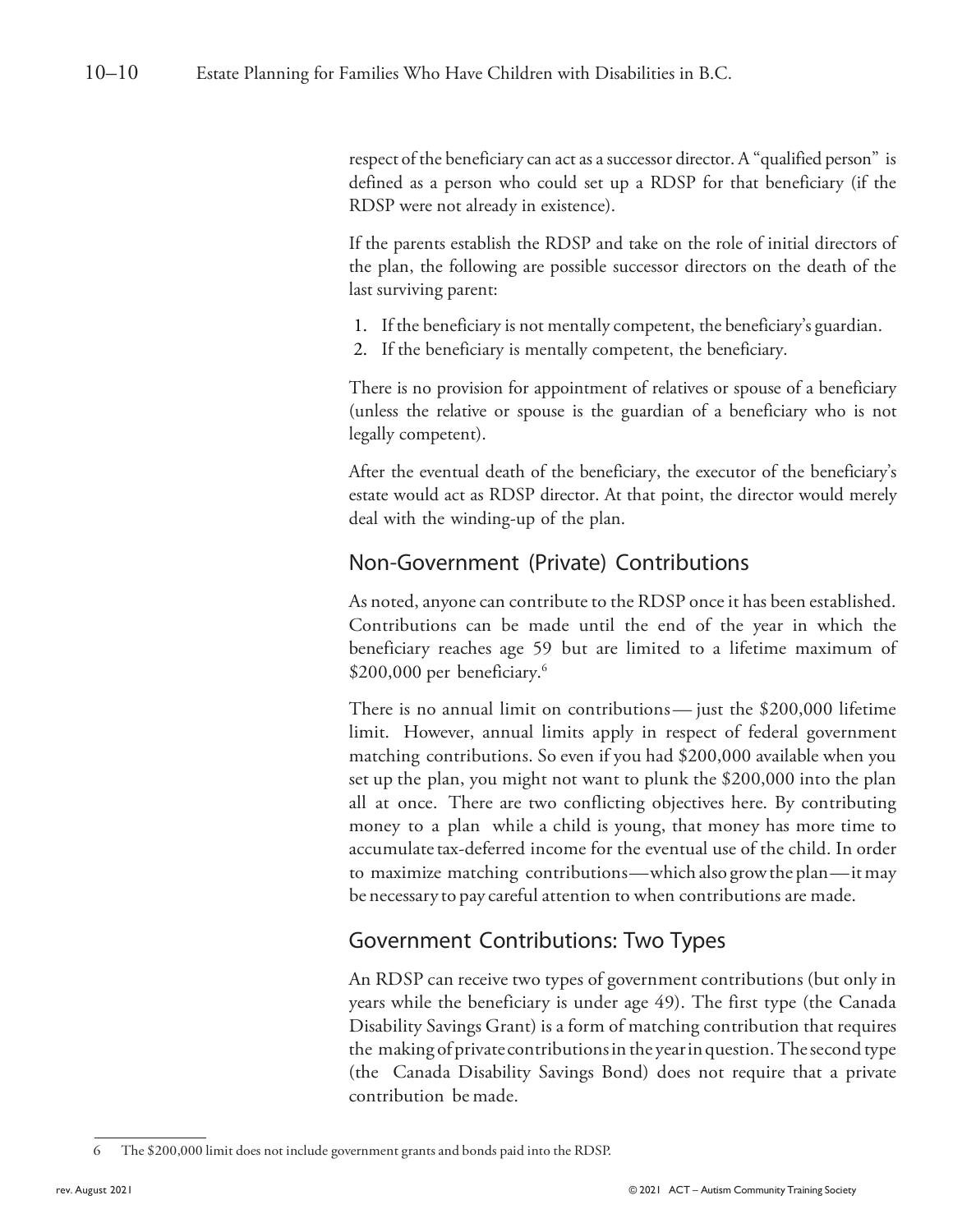Both forms of government grants depend on family income levels. Family income includes the income of the child's parents while the child is under age 19. Once a disabled child turns 19, however, the child's family income does not include the income of the child's parents (even if the child is living with the parents).

# Government Matching Contributions: CanadaDisability Savings Grant

The federal government will match some contributions to an RDSP. This matching program is referred to as the Canada Disability Savings Grant (CDSG).7 The lifetime limit on government matching contributions is \$70,000.

The applicable matching rates are as follows:

- *•* If family income is over \$97,069 (amount for 2021 year), the government matches dollar-for-dollar on the first \$1,000 of private contributions. In other words, a \$1,000 private contribution becomes a \$2,000 total contribution.
- *•* If family income is \$97,069 or less (amount for 2021 year), the government will contribute \$3 for each dollar of contributions on the first \$500 of private contributions and \$2 on the next \$1,000 of private contributions. In other words, a \$1,500 private contribution becomes a \$5,000 total contribution.

If the beneficiary is 18 years of age or younger, family income includes the income of the child's parents. However, inclusion of parental income stops in the year that the child reaches age 19. Once the beneficiary is 19 or older, family income is income of the beneficiary and the beneficiary's spouse. This is the case even if the adult child lives with his or her parents.

t

<sup>7</sup> Think ofthis as amatching contribution ratherthan a grant.This government money is triggered only if someone other than the government contributes money to the RDSP.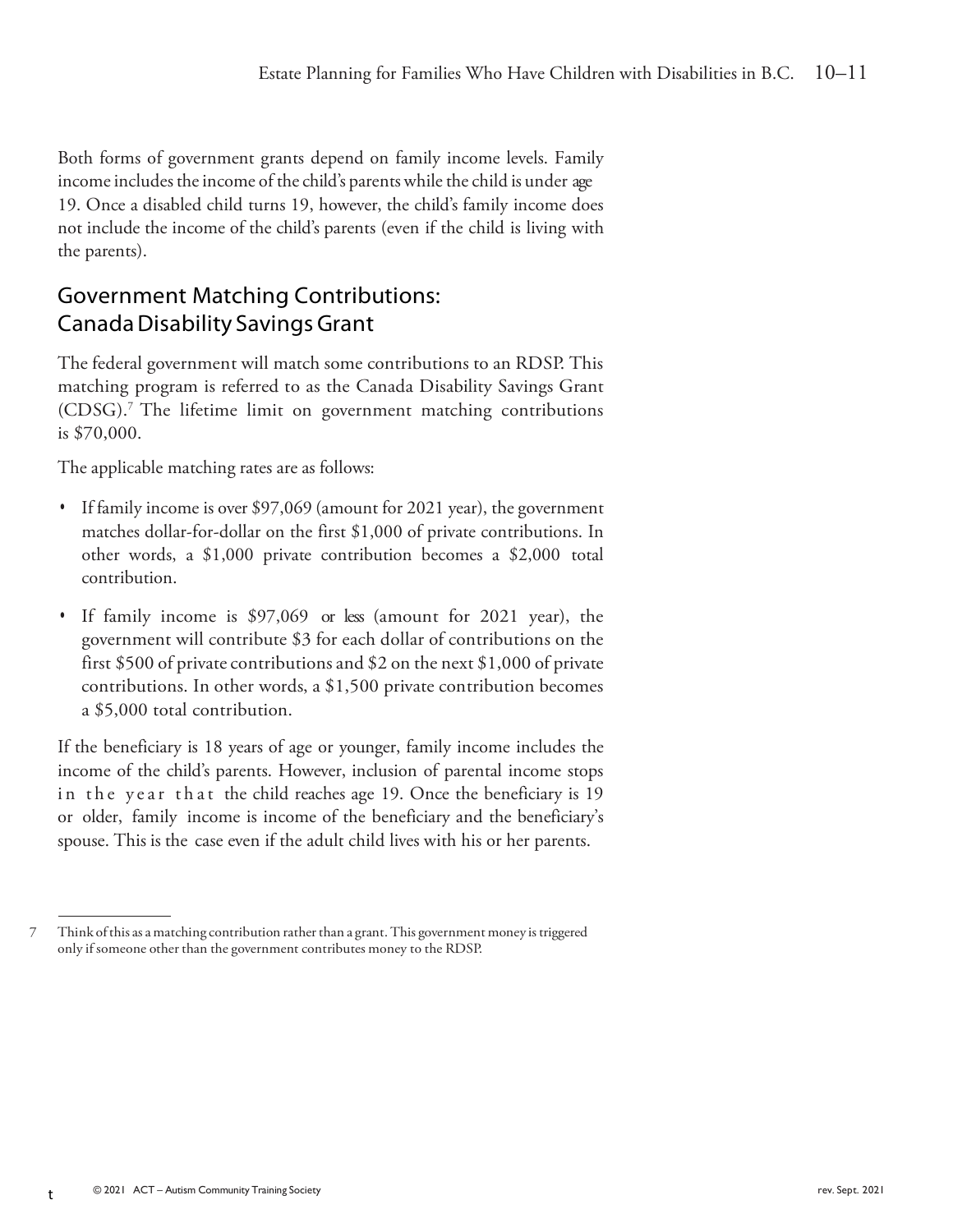You might want to pace contributions so as to take maximum advantage of the matching government grants. This would involve reserving at least \$30,000 of contribution room for years after the child has reached age 18 (assuming that the child will be below the \$97,069 (amount for 2021 year) income threshold for at least 20 years between age 18 and age  $49$ ).<sup>8</sup>

The director of the RDSP can refuse contributions in order to maximize access to the matching government contributions (by saving private contribution room for other years).

To be eligible for government matching, private contributions to an RDSP have to be made while the beneficiary is under age 49.

# Non-Matching Government Money: The Canada Disability Savings Bond<sup>9</sup>

In addition to the matching contributions discussed above, the federal government will pay a \$1,000 Canada Disability Savings Bond (CDSB) annually to an RDSP if family income for that year is below \$31,711 (amount for 2021 year). This additional CDSB grant amount is reduced if family income exceeds \$31,711 (amount for 2021 year) and disappears completely once family income is \$48,535 (amount for 2021 year). The income thresholds are indexed for inflation.

For this purpose, family income is determined in the same way as for the government matching contributions (see the discussion of the Canada Disability Savings Grant). Once the beneficiary reaches age 19, parental income is not included in the beneficiary's family income.

The lifetime CDSB limit is \$20,000 per beneficiary. As well, the CDSB is paid only while the beneficiary is under age 49.

Payment of the CDSB depends strictly on family income level. It is not dependent on someone making a private contribution to the RDSP in that year.

<sup>8</sup> As noted, the lifetime limit for matching government contributions is \$70,000. This is equal to 20 years' worth of \$1,500 contributions when family income is below \$97,069 (amount for 2021 year).

<sup>9</sup> The government terminology is unfortunate. The Canada Disability Savings Bond is not a form of investment. It is a government grant that depends solely on income level (and does not require that someone make a private contribution to the RDSP in the year).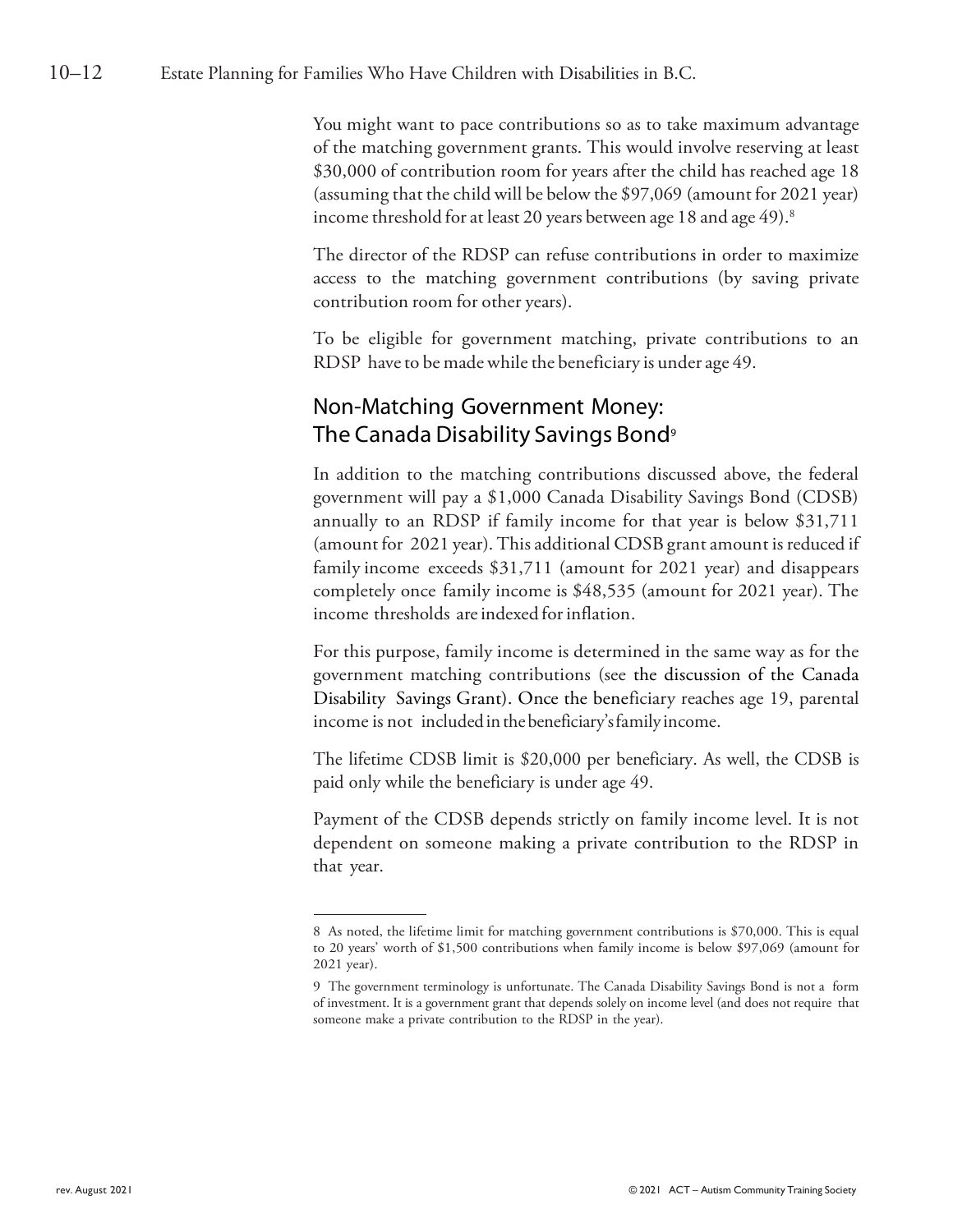# Repayment of Government Amounts

The CDSG matching contributions and the CDSB amounts are subject to repayment in certain cases:

- If the beneficiary dies or ceases to qualify for the disability tax credit, the CDSG and CDSB paid into the plan within the previous 10 years might have to be returned to the federal government (together with the accumulated income on those amounts). In some cases, however, an election can be filed to keep the RSP open for a limited period of time (in case the individual is likely to re-qualify for the disability tax credit).
- *•* Repayment of at least part of the CDSG or CDSB might be required if amounts are paid out of the plan within 10 years of the plan receiving a CDSG or CDSB.

# Distributions from the Plan

The RDSP must start making annual payments to the beneficiary no later than the end of the year in which the beneficiary reaches age 60. The RDSP director can decide to start making annual payments when the beneficiary is under age 60, but it is important to remember that the RDSP might have to repay some of the CDSG matching contributions and CDSB amounts that the RDSP received within the 10 years that precede any early payment.

Once annual payments start, they have to be made each year and are subject to annual maximum limits based on life expectancy of the beneficiary and the value of the assets in the RDSP.

Generally, life expectancy will be the general life expectancy for a person of the beneficiary's age and sex. However, the annual maximum distribution limit can be based on the life expectancy of the specific beneficiary if a medical practitioner certifies that the specific beneficiary's life expectancy is shorter. For example, the beneficiary may have chronic health problems.

The maximum annual distribution limit is generally equal to

- 1. The value of the assets in the plan at the beginning of the year, divided by
- 2. Three plus the remaining number of years in the beneficiary's life expectancy.

Or, if the beneficiary has outlived his or her life expectancy, the maximum distribution is equal to one-third of the remaining value of the plan assets (a declining balance basis).

t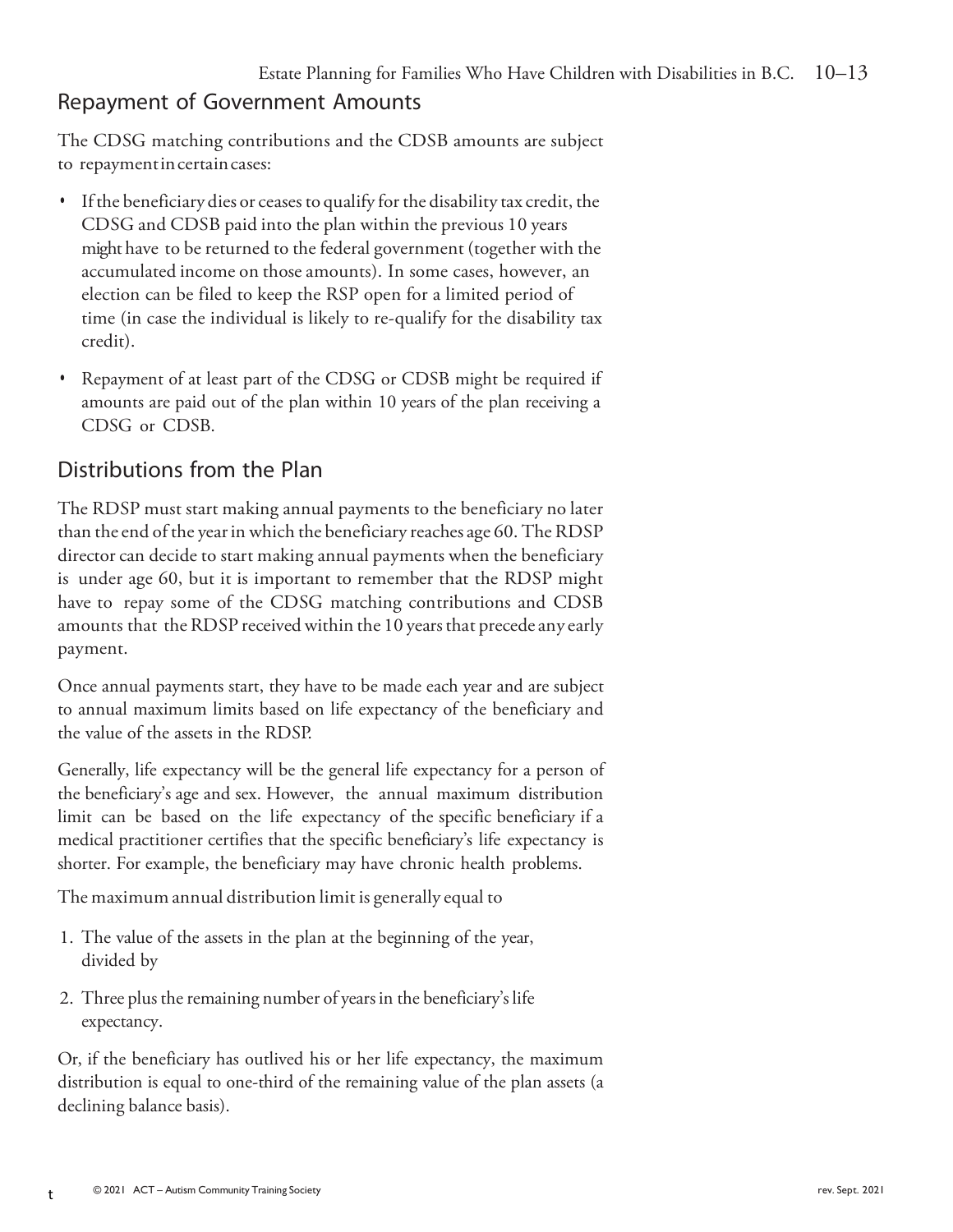#### 10–14 Estate Planning for Families Who Have Children with Disabilities in B.C.

For example, assume that an RDSP has been established for Ben. Assume that Ben is 60 years old with a life expectancy of 70 and that the RDSP has \$100,000 in assets at the start of the year. Since Ben has 10 years left in his life expectancy, the  $$100,000$  is divided by 13 (10 plus 3) and the maximum annual distribution is \$7,692.30 for that year.

The maximum annual distribution will change each year. Assume that the value of the plan is still \$100,000 at the start of the next year (investment income was equal to the distribution). As Ben is now 61 and has a remaining life expectancy of 9 years, the \$100,000 is divided by 12 (9 plus 3) and the maximum annual distribution is \$8,333.33.

The maximum annual limit does not apply to emergency payouts of capital (assuming that these are permitted under the terms of the plan), as these would be extraordinary payments. However, any extraordinary capital payout will usually result in a requirement to repay at least some of the CDSG matching contributions and CDSB amounts received by the RDSP within the preceding 10 years.

### Taxation of Distributions

Each distribution paid to a beneficiary is a mix of taxable and non-taxable amounts. This is best illustrated by an example.

Assume that Ben's RDSP has \$100,000 at the start of the year in which Ben receives a distribution. This \$100, 000 consists of the following amounts:

- *•* \$60,000 from private contributions.
- *•* \$20,000 from government grants (CDSG and CDSB), but none in the past 10 years (no grants have been made since Ben turned 49).
- *•* \$20,000 in accumulated investment income.

Each dollar of distribution during that yearis considered to have been taken on a proportional basis from each of the above asset pools. Since \$60,000 out of the \$100,000 asset base comes from private contributions (that is, 60,000/100,000 or 6/10), 60 percent of each dollar distributed will consist of non-taxable capital. The rest will be income.

In the example, assume that Ben receives a \$10,000 distribution. The tax resultisasfollows:

- *•* \$6,000 of the \$10,000 will be tax-free (i.e. 6/10 of \$10,000, which equals \$6,000).
- This means that the other \$4,000 will be included as taxable income.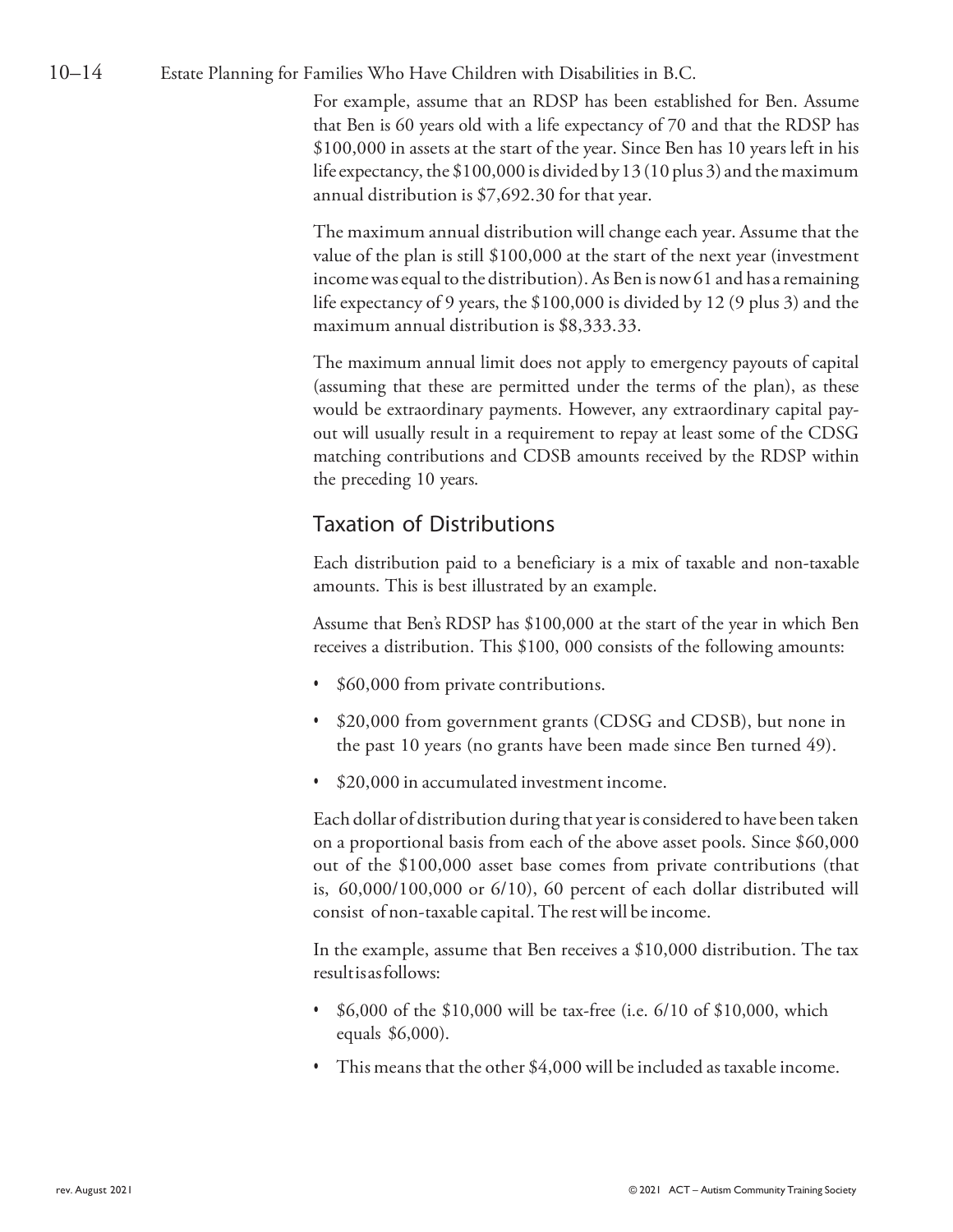RDSP benefits are not included in income for calculating the Goods and Services Tax Credit and the Canada Child Tax Benefit.

Whether RDSP distributions affect the beneficiary's status under provincial benefit programs will depend on the province of residence. British Columbia has indicated that RDSP distributions will not be taken into account when determining whether a disabled individual is eligible for assistance under British Columbia benefit programs. For updates on the RDSP see the PLAN Institute's blog: rdsp.com/blog/

### Transfer from an RESP to a RDSP

If a grandparent started a registered educations savings plan for a grandchild and it subsequently turns out that the grandchild suffers from a disability that makes it very unlikely that the grandchild will ever attend university, the amount in the RESP can be transferred into an RDSP. See this page for details.

# Tax-Deferred Transfers from an RRSP to a RDSP

It is also possible to make a tax-deferred transfer of a deceased individual's RRSP to the RDSP of a financially dependent infirm child or grandchild. To take advantage of this transfer, the RDSP beneficiary must have been financially dependent on the deceased individual by reason of physical or mental infirmity. An infirm child or grandchild is generally considered to be financially dependent if the income of the child or grandchild for the year preceding the year of death does not exceed a specified threshold. If the infirm child or grandchild has income that exceeds this amount, it will be necessary to prove financial dependence.

The amount of RRSP proceeds transferred to the RDSP cannot exceed the available RDSP contribution room in respect of the infirm child or grand- child. Accordingly, no more than \$200,000 can be transferred from the RRSP to the RDSP (this amount is reduced by any previous contributions made to the RDSP by any private individual). The amount transferred from the RRSP will count against the \$200,000 lifetime RDSP contribution limit but will not qualify for matching government grants (the Canada Disability SavingsGrants). Sincethe amount transferred from the RRSP will not have been subject to income tax, that amount will be taxed as income when withdrawn from the RDSP.

t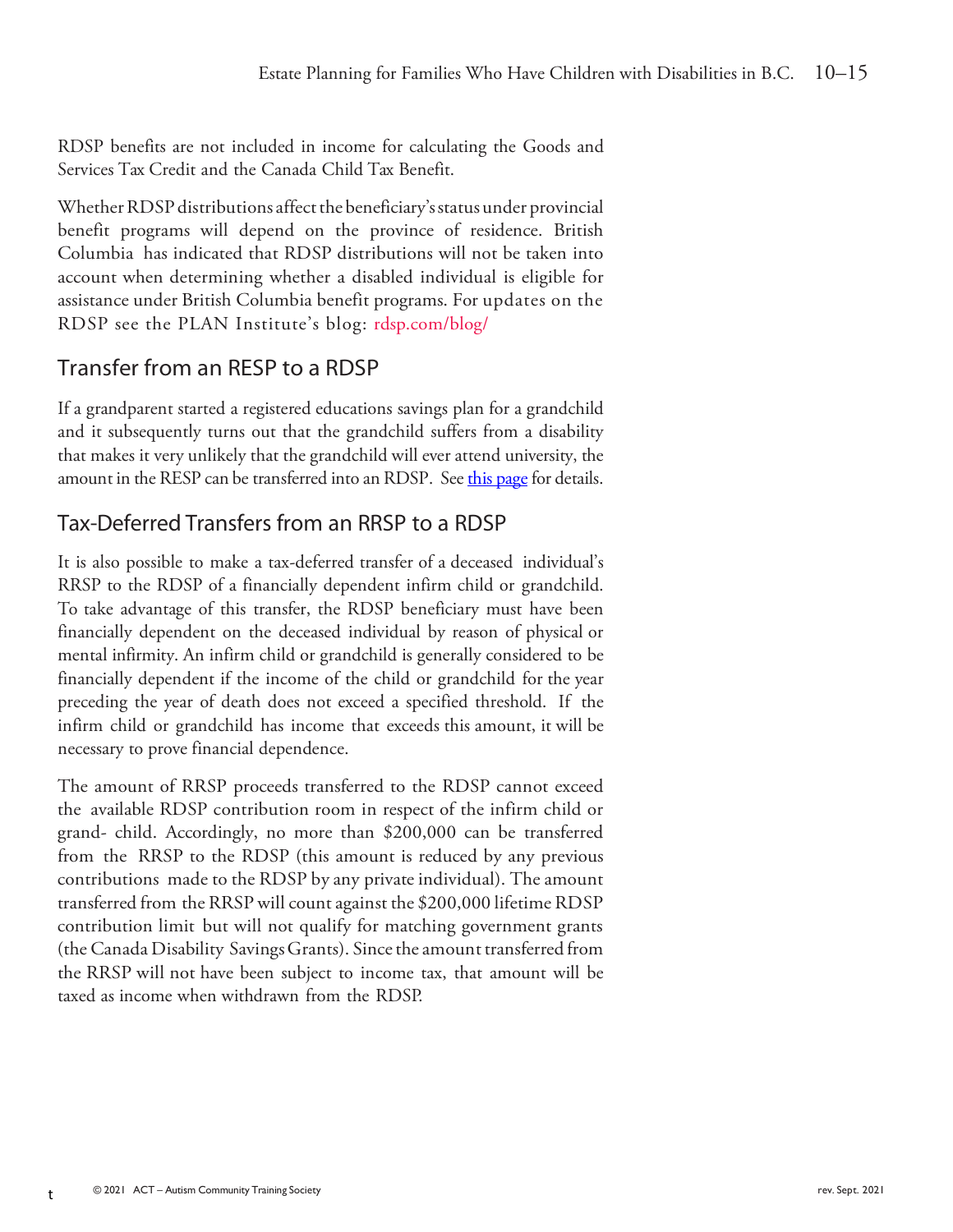In order to take advantage of this tax-deferred transfer, the RDSP beneficiary (or his or her legal representative) will have to be file an election with the Canada Revenue Agency and with Human Resources and Skills Development Canada. The election would be filed at the time that the amount is transferred from the RRSP to the RDSP. Of course, the deceased must have (prior to the deceased's death) named the infirm child or grandchild as the beneficiary of the RRSP. This is a potential problem with the rules, as it assumes that the infirm child or grandchild will choose to transfer the RRSP death benefit to a RDSP (or has a representative who can make that choice for the infirm child or grandchild).

### Carry Forward of RDSP Grants and Bonds

As noted, government matching contributions (the Canada Disability Savings Grants, or CDSG's) and government grants (the Canada Disability Savings Bonds, or CDSB's) are income-dependent. There is a 10 year carry forward of CDSG and CDSB entitlements earned in or after 2008. When an RDSP is first opened, CDSB entitlements will be determined and paid into the plan based on the beneficiary'sfamily income for the 10 preceding post-2008 years. Balances of unused CDSG entitlements will also be determined and maintained for the same period. CDSGs will be paid on unused entitlements, up to an annual maximum of \$10,500 (but this requires matching contributions).

The matching rate on unused CDSG entitlements will be the same as that which would have applied had the contribution been made in the year in which the entitlement was earned. Matching rates on RDSP contributions will be paid in descending order, with contributions using up any grant entitlements at the highest available matching rate first, followed by any grant entitlements at lower rates. Plan holders will receive annualstatements of CDSG entitlements.

The following example on 10-17 is based on an illustration contained in the 2010 federal budget documents.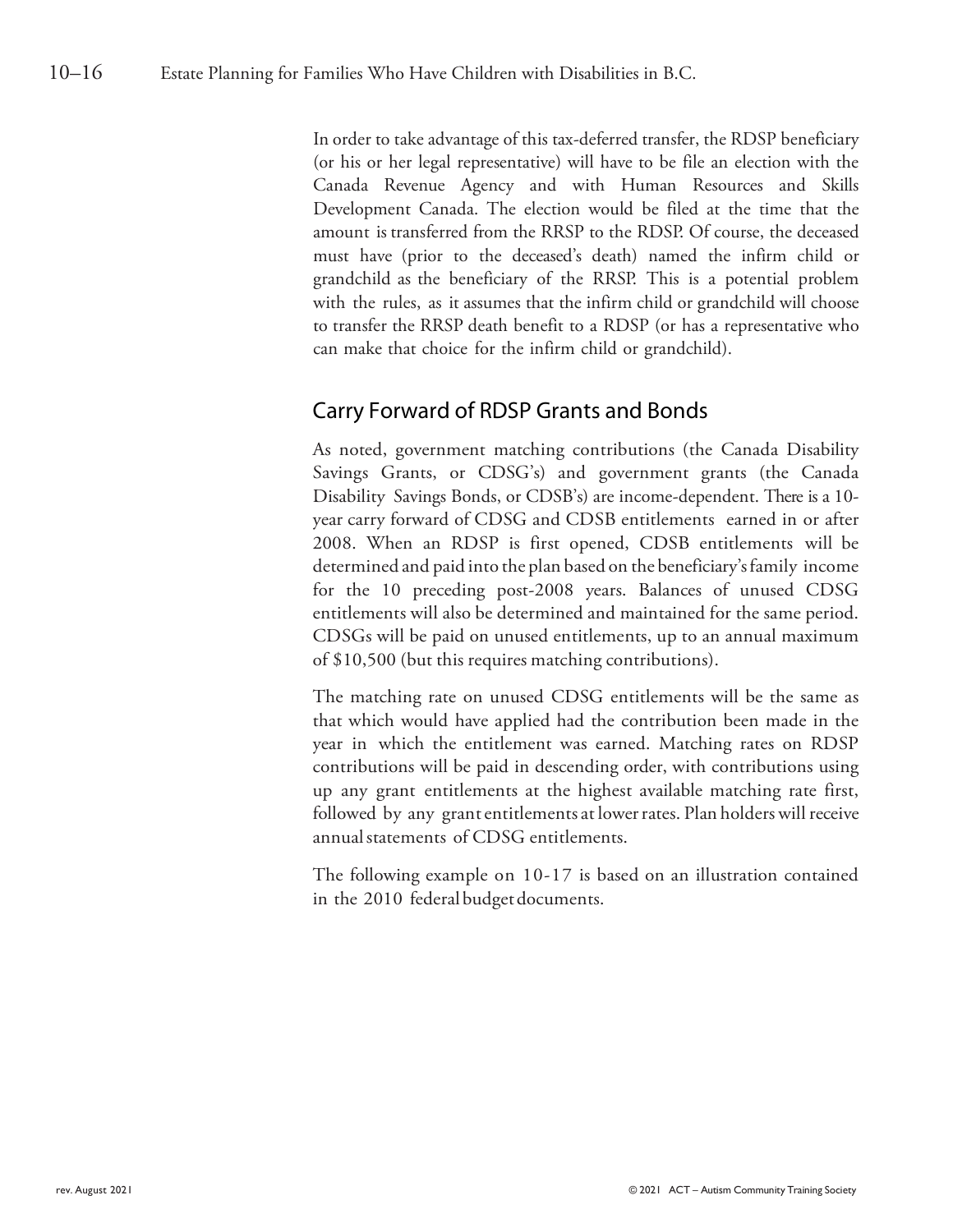Roger is a low-income adult who has been eligible for the Disability Tax Credit his whole life. Roger does not open an RDSP until 2011, however.

Ineachof2008(theyearRDSPsbecameavailable),2009and2010,Rogerwillhaveaccumulated\$500inCDSG(matching) grant entitlementsata 300-per-centmatchingrate,\$1,000inCDSG(matching)grantentitlements at a200-per-cent matching rate, and \$1,000 in CDSB (non-matching) entitlements. These entitlement levels are based on his family income, which is assumed to be below the relevant thresholds. As he did not have an RDSP in those years, however, none of the accumulated grants will have been paid.

Roger opens an RDSP in 2011. On creation of the RDSP, Roger's RDSP will automatically receive \$4,000 in CDSBs (nonmatching grants). This consists of \$3,000 of CDSBs that had accumulated during the years 2008, 2009 and 2010 (at \$1,000 per year) plus the \$1,000 of CDSB payable in respect of 2011. Payment of the CDSB requires merely that the RDSP be open and that Roger's family income be below the relevant income threshold. Payment of the CDSB does not require that anybody actually contribute funds to the RDSP.

After the RDSP is opened and before the end of 2011, Roger's family contributes \$400 to his plan. The \$400 contribution generates \$1,200 in CDSG (matching) grants (equal to 300% of the \$400 contribution). This uses up \$400 of the \$500 in 300%-level grant room that arises in respect of 2011. The \$100 unused amount of (matching) grant room is added to the \$1,500 of unused 300% CDSG (matching) grant room carried forward from 2008, 2009 and 2010. As a result, Roger has the following carried-forward CDSG (matching) grant room as of the end of 2011: \$1,600 of carried-forward 300% room and \$4,000 of carried-forward room at the 200% level (\$1,000 of unused 200% room carried forward from each of 2008, 2009, 2010 and 2011).

When the carried-forward entitlements are added to his 2012 grant entitlements, Roger has \$2,100 in 300% grant room and \$5,000 in 200% grant room.

In 2012, Roger's family contributes \$3,000 to his RDSP. The first \$2,100 of the family's contribution uses up the \$2,100 in 300% CDSG (matching) grant entitlements and generates \$6,300 (300% of \$2,100) in matching contributions. The remaining \$900 of the family's contribution is matched at the 200% level and generates \$1,800 (200% of \$900) in additional CDSG (matching) contributions. In total, Roger's RDSP receives \$8,100 (\$6,300 and \$1,800) in CDSGs (matching contributions) in 2012. In addition, his RDSP receives a CDSB of \$1,000 based on his bond entitlements for 2012. As only \$900 of the family's contribution was applied against the carried-forward \$5,000 in 200% grant room, Roger carries forward \$4,100 in unused 200% grant room for use in future years when Roger, his family or his friends make additional contributions to the RDSP in those subsequent years.

| Year          | <b>Contributions</b> | <b>Accumulated Grant Entitlements</b> |         |                   | <b>CDSG</b> | <b>Accumulated</b>       | <b>CDSB</b> |
|---------------|----------------------|---------------------------------------|---------|-------------------|-------------|--------------------------|-------------|
|               |                      | 300%                                  | 200%    | 100%              | Paid        | <b>Bond Entitlements</b> | <b>Paid</b> |
| 2008          |                      | \$<br>500                             | \$1,000 | $\mathbf 0$<br>\$ |             | \$1,000                  |             |
| 2009          |                      | \$1,000                               | \$2,000 | \$<br>$\mathbf 0$ |             | \$2,000                  |             |
| 2010          |                      | \$1,500                               | \$3,000 | \$<br>$\mathbf 0$ |             | \$3,000                  |             |
|               |                      |                                       |         |                   |             |                          |             |
| 2011          | 400                  | \$1,600                               | \$4,000 | $\mathbf{0}$      | \$1,200     |                          | Ś.<br>4,000 |
| 2012          | Ś.<br>3,000          |                                       | \$4,100 | \$<br>0           | \$8,100     |                          | \$<br>1,000 |
| <b>TOTALS</b> | \$3,400              |                                       |         |                   | \$9,300     |                          | \$5,000     |
|               |                      |                                       |         |                   |             |                          |             |

The example is illustrated in the following table.

As noted, it is good that grant room is not lost because one is unable to open an RDSP right away or because one is unable to contribute in some years. However, it is far better to open the RDSP as soon as possible if only to receive the non-matching CDSB grants if family income is below the relevant threshold. While grant room is not lost, the tax-deferred income that could have been accumulated in the earlier years is lost.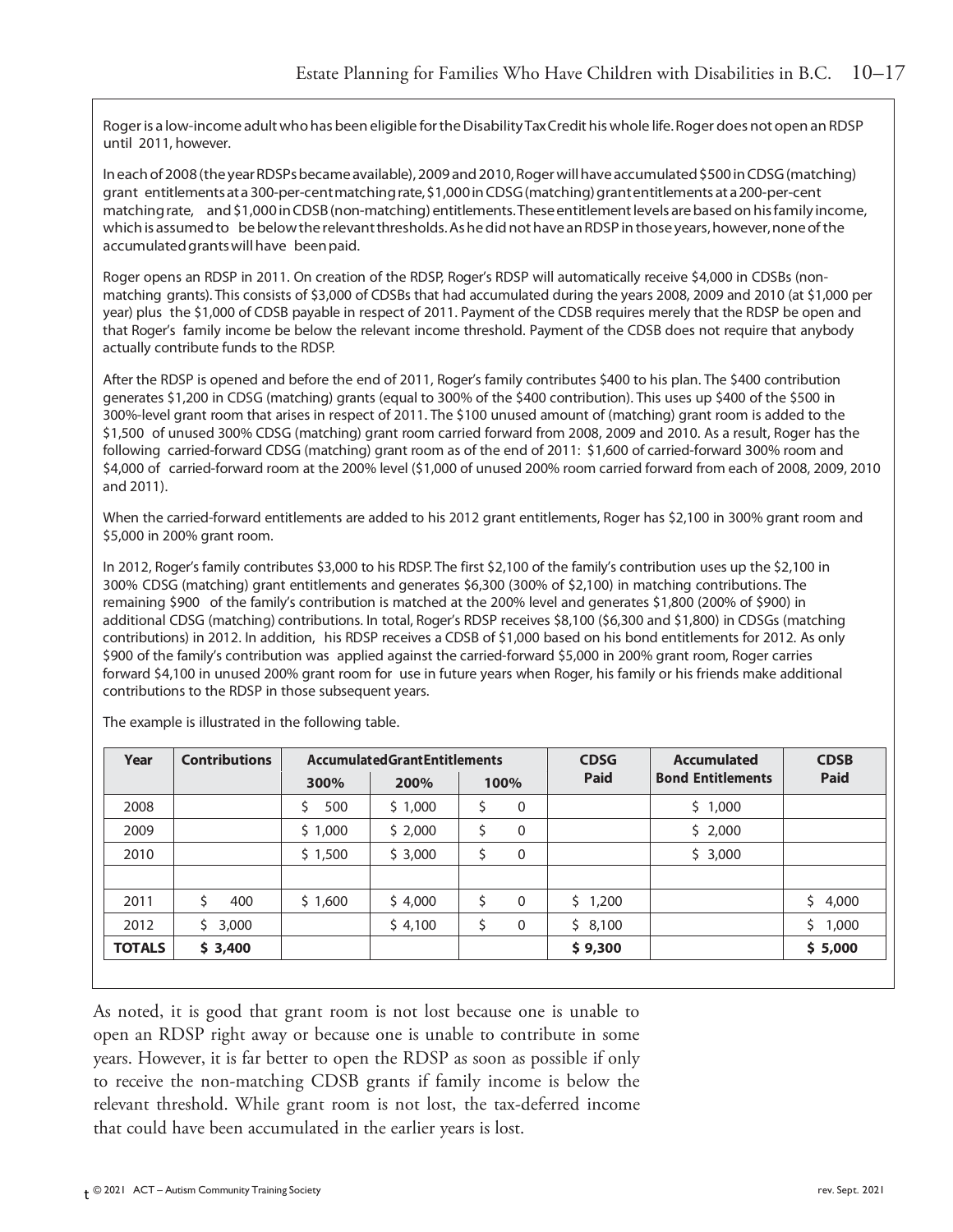### ProvincialPaymentsintoRESPs andRDSPs

To the extent that provincial and territorial governments make payments into RDSP's, these provincial and territorial payments will receive the same treatment as federal CDSG (matching) grants and CDSB (non-matching) grants. This means that the payments will not use up a beneficiary's \$200,000 private-contribution room and will not generate federal matching contributions.

### PART 3: ESTATE PLANNING FOR THE PARENT

The parents of a disabled child will likely want to ensure that their own estate planning will address the special needs of their child. There are two aspects to this. The parents need to think about planning that will be effective during the lifetime of the parents (so as to deal effectively with unexpected bumps in the road). As well, the parents will be concerned about what happens after they have both passed away. Accordingly, estate planning for the parents' assets can be divided into the following two phases.

- 1. Planning that will operate during the parents' lifetimes. This is referred to as living or *inter vivos* planning and can include the following:
- *•* A Power of Attorney or Financial Representation Agreement.
- *•* A Health Care Representation Agreement.
- *•* The establishment of a living (*inter vivos*) trust.
- 2. Planning that will become effective only on the parent's death. This is referred to as testamentary planning and includes the following:
- *•* A last will and testament.
- *•* Beneficiary designations under a registered retirement savings plan (RRSP), registered retirement income fund (RRIF) or life insurance policy.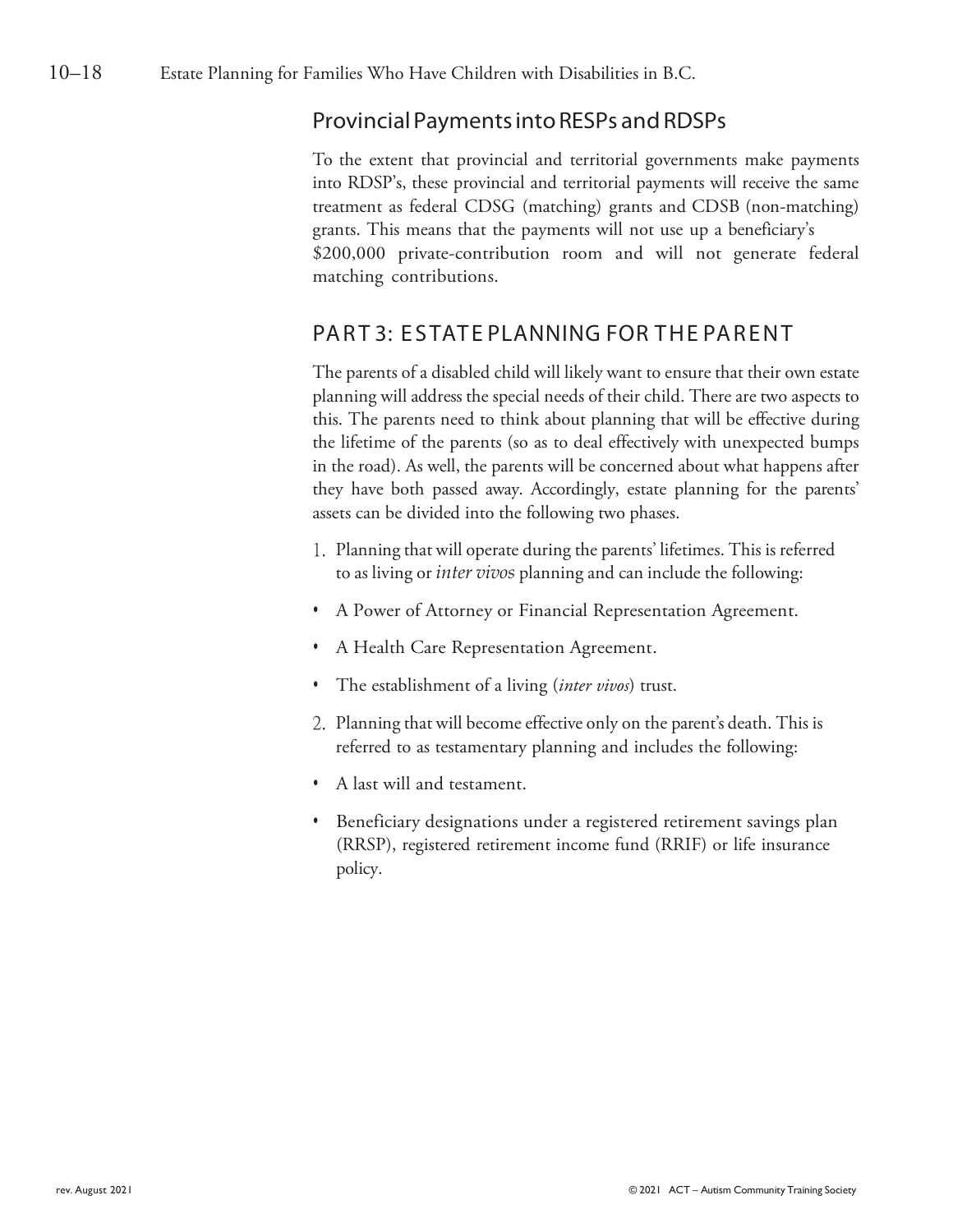# Living (inter vivos) planning

Each parent should appoint at least one other person as that parent's agent. If the parent is incapacitated as a result of an accident, the agent would be able to deal with the parent's financial assets. There are two ways of doing this:

- 1. Signa "PowerofAttorney".10
- 2. Enter into a "Representation Agreement" in respect of financial matters.

I will use the term "Agency Document" to refer to both Powers of Attorney and Financial Matters Representation Agreements. I will use "Financial Agent" to refer to the person who is appointed as agent under those documents. Certain features are common to both types of documents, whereas other features differ between the two types of documents.

Each parent should have at least one Financial Agent. For parents who are in a stable relationship, the natural choice will be each other. However, what if both parents are in a coma as a result of being in the same car accident? If you and your Financial Agent frequently spend time together or frequently travel together, you need to appoint an alternate Financial Agent who can act in case the primary Financial Agent cannot.

You need to be able to trust your Financial Agent implicitly. The Financial Agent will have the power to deal with all your assets at a time when you are incapacitated. As a result, the Financial Agent would be able to abuse that power. Imagine that you are paralyzed and that you are completely dependent on one other person for your survival. Who would you choose as that other person? Once you have the answer, you have the range of people who you would trust enough to act as your Financial Agent.

You should consult professional advice to determine whether you should sign a Power of Attorney or a Financial Matters Representation Agreement. In general, the Power of Attorney is an older form of document and is more broadly recognized. The Representation Agreement may be more appropriate if a parent does not have the mental capacity to sign a Power of Attorney.

If you decide to sign a Power of Attorney, you can choose to sign an enduring Power of Attorney. A simple Power of Attorney ceases to be effective if you become incapacitated (legally incapable of managing your affairs). In order for your Financial Agent's authority to survive your incapacity, the Power of Attorney must be an enduring Power of Attorney. In other words, it must specifically state that it survives incapacity and it must be signed in the presence of a lawyer or notary public.

<sup>10</sup> Theterm"power of attorney" is unfortunate.The attorney is your agent, not yourlawyer.Youcan appoint anyone to act as your agent (you do not have to appoint a lawyer).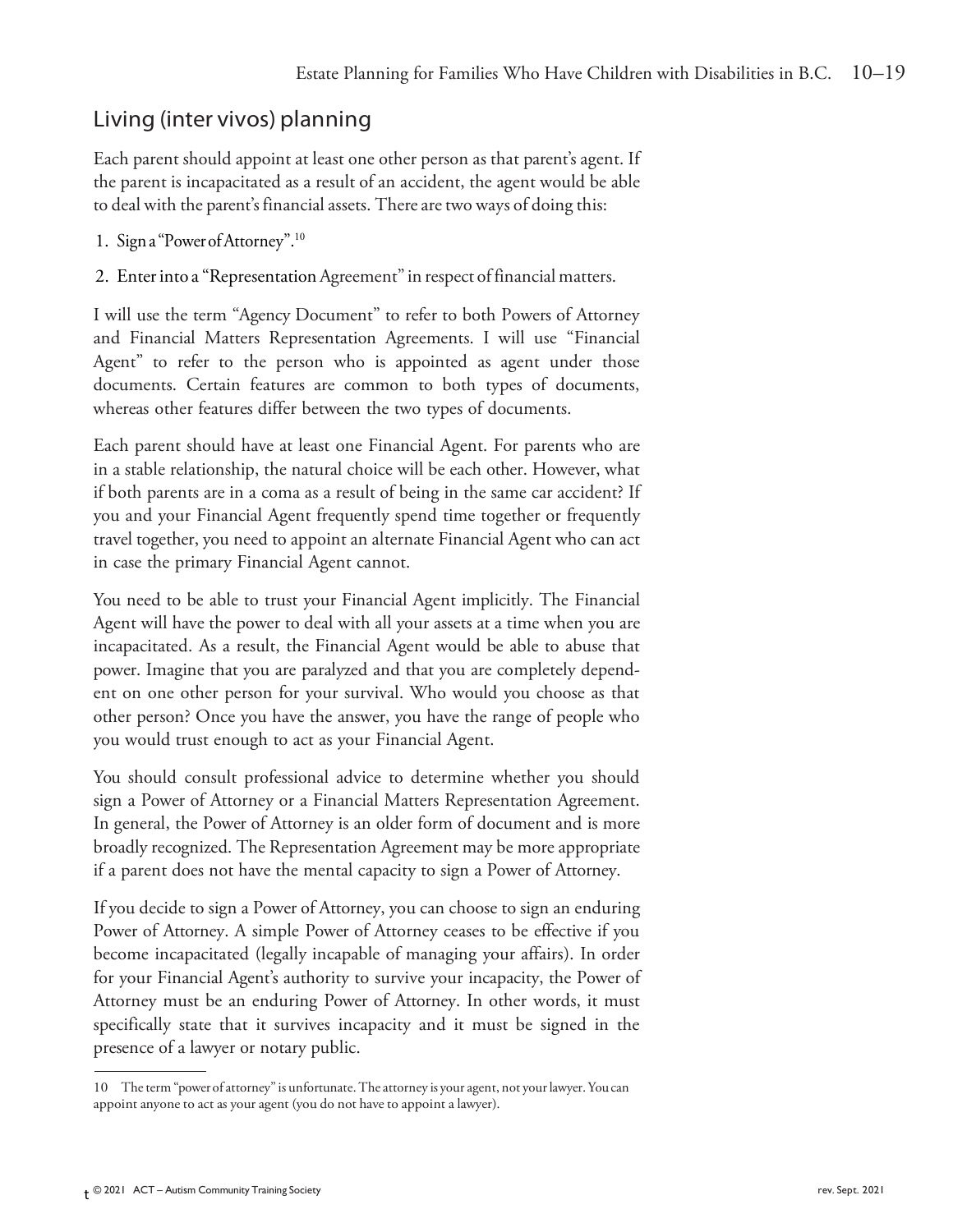#### 10–22 Estate Planning for Families Who Have Children with Disabilities in B.C.

It may be best to sign several originals of the Agency Document, as your Financial Agent may need to produce the original on various occasions.

For more information about both types of Agency Documents, refer to [www2.gov.bc.ca/gov/content/health/managing-your-health/incapacity](https://www2.gov.bc.ca/gov/content/health/managing-your-health/incapacity-planning)[planning](https://www2.gov.bc.ca/gov/content/health/managing-your-health/incapacity-planning)[.](http://www.cba.org/BC/public_media/wills/180.aspx) For information about Financial Matters Representation Agreements refer to Representation Agreement | Nidus Personal Planning [Resource Centre and Registry.](https://www.nidus.ca/resources-ra/)

### Representation Agreement: Health and Personal Care Decisions

If you are unable to make your own non-emergency health care decisions (for example, you are in a coma), physicians will look to the following individuals for decisions on your non-emergency health care:

- First, your spouse.
- *•* Secondly, any one of your children.The health care provider can take instructions from any child who happens to be available. No statutory order of priority applies as between the children.
- *•* Any of your parents.
- *•* Any of your siblings.
- Anyone else related by birth or adoption. No order of priority applies to these other persons.

This is what the law provides if you have not appointed specific individuals to make those health care decisions for you. If you want some other order of priority, you can sign a Health Care Representation Agreement and appoint some other individual to make the health care decisions that you are unable to make. For example, it may be that one of your children would not be able to make a health care decision on your behalf and that you would prefer that the physicians consult only one specific child or a specific group of children.

The person you appoint needs to have a good sense of what your wish would be in the specific situation at hand. While you could prepare a set of written guidelines, it is more important that you personally discuss this difficult topic with your representative. If the representative has to make a difficult decision, it will be much easier if the representative has had the chance to discuss end-of-life matters with you.

If you decide to leave some written guidelines for the representative, remember to review and re-sign the guidelines annually (for example, each New Year's Day). There is nothing worse than being presented with guidelines that are 10 years old and have been signed only once. By signing the guidelines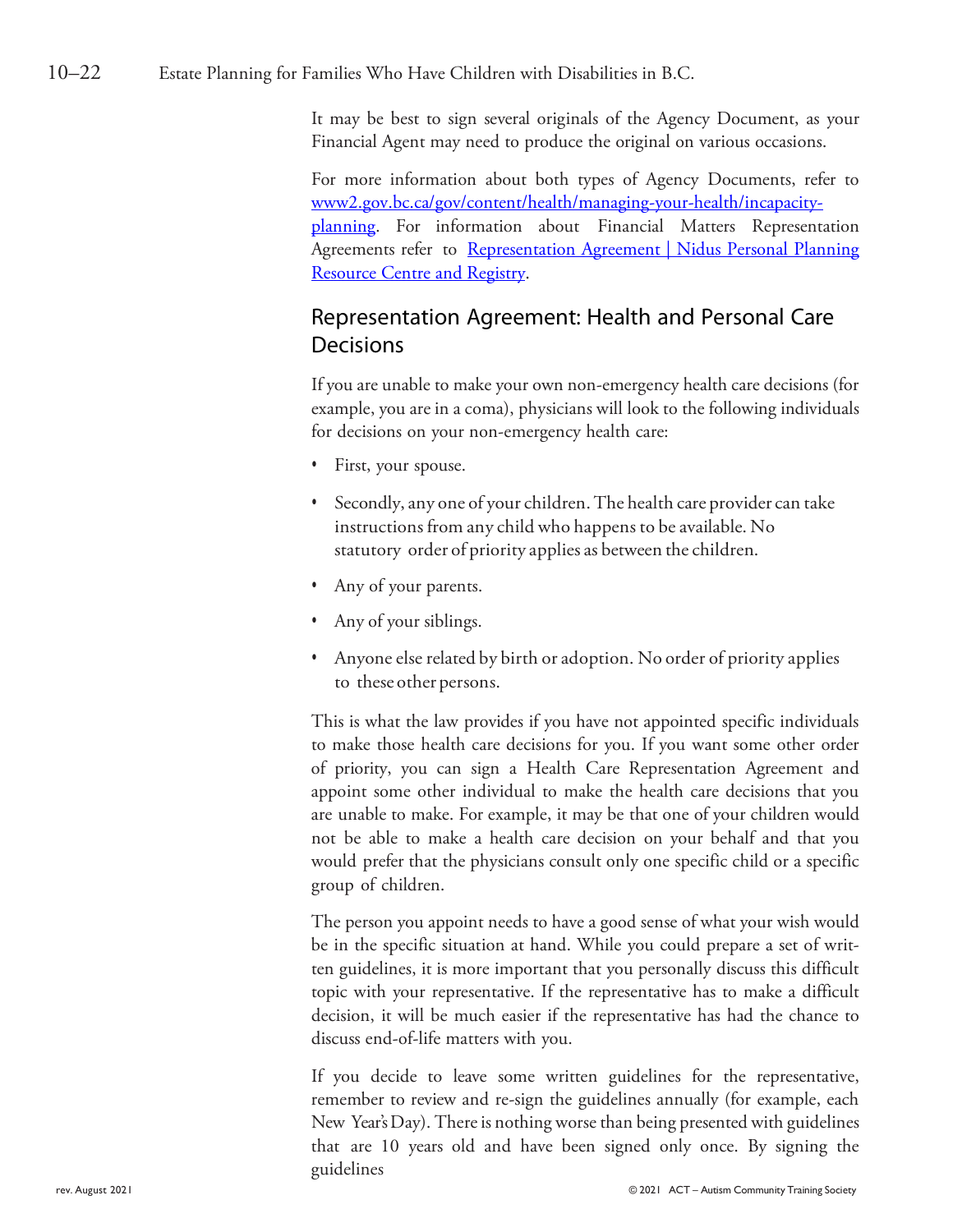annually, you are letting your representative know that you have reflected more than once on the guidelines and that your view has remained consistent down through the years.

Having said this, it is important to recognize that written guidelines are merely that—guidelines. They are not legally binding and are there only for the assistance of the representative. Your representative will make a decision based on what is in the guidelines, what you told the representative during that all-important conversation, and the representative's own judgment in the context of the circumstances at hand.

In some provinces, it is possible to sign a legally binding health care directive in which you can give binding instructions about medical procedures which can and cannot be used. Think carefully before signing such a document. Remember that medical technology changes over time—what is impossible today might be possible a few years from now. Think about whether it is better to appoint a carefully chosen individual who can decide based on the medical technology that exists at that time and that individual's knowledge of you, or whether it is better to have a written instruction that cannot be second-guessed in light of new medical technology.

For more information about a Health Care Representation Agreement, refer to [Health Care Consent | Nidus Personal Planning Resource Centre and](https://www.nidus.ca/resources-hcc/)  [Registry.](https://www.nidus.ca/resources-hcc/)

# Registered Retirement Savings Plan/ Registered Retirement Income Fund

Many parents will have savings in a Registered Retirement Savings Plan (RRSP) or a Registered Retirement Income Fund (RRIF). These plans are set up to provide a source of retirement income and are therefore a form of inter vivos planning. However, you also need to make decisions about what to do with any assets left in the RRSP/RRIF on your death. This testamentary form of planning is discussed below.

# Tax-Free Savings Account

Each Canadian who is 18 years of age or over will be able to make annual contributions to a tax-free savings account. Contributions are not taxdeductible, but income earned in the account is not taxable, even when the amount is withdrawn. Withdrawals can be made for any purpose, so you may wish to consider opening such an account and earning tax-free income in that account rather than in an ordinary taxable account.

Tax-free savings account is a bit of a misleading term. The account can hold various types of investments, including publicly-traded stocks. It is not restricted to earning bank interest.

The annual contribution limit is \$6,000 in 2021 and is periodically adjusted for inflation.

t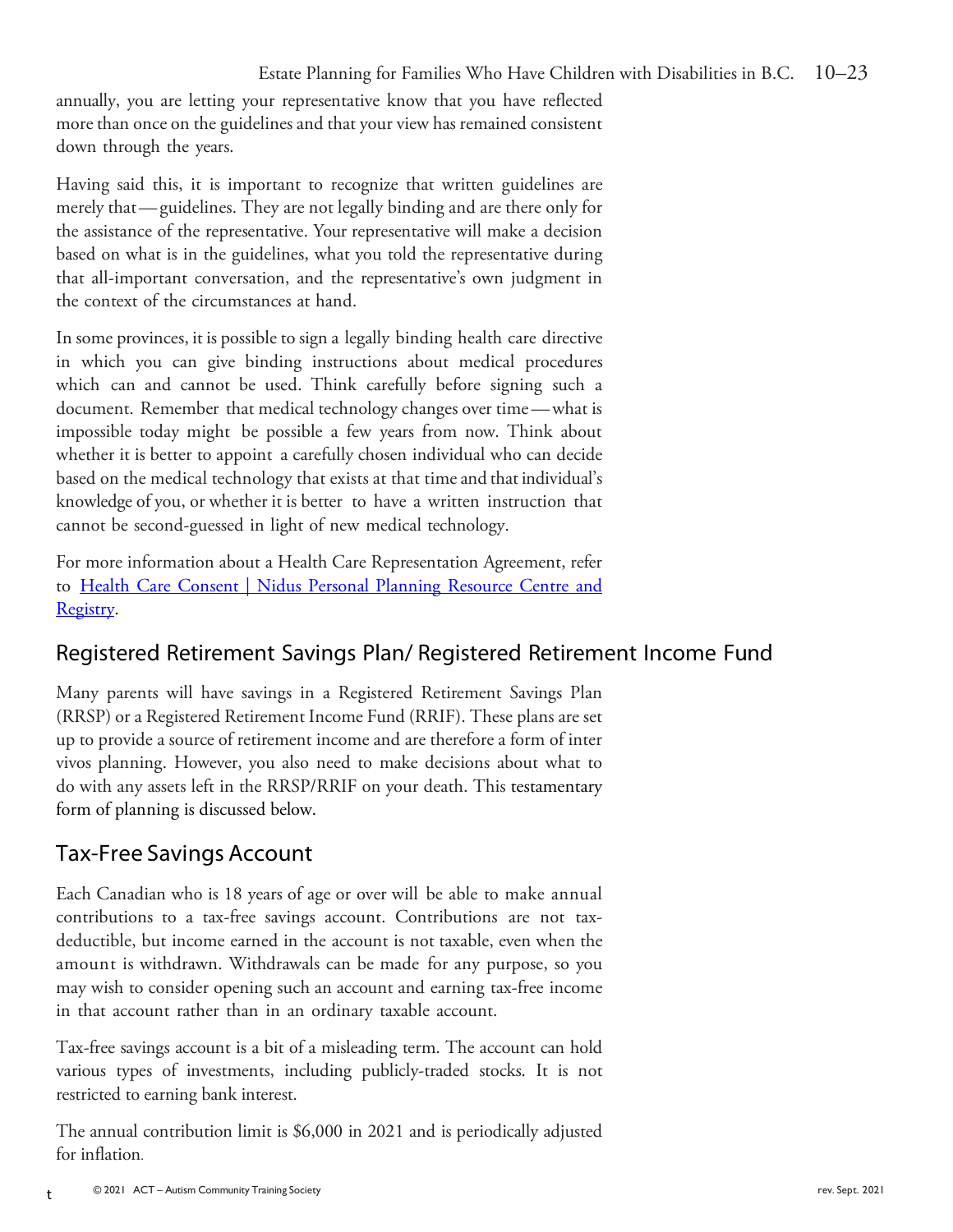### Registered Disability Savings Plan

Parents and others may wish to contribute to a registered disability savings plan (RDSP) for the benefit of their child with ASD. This topic is discussed in Part 2: Registered Disability Savings Plans.

### Living (Inter Vivos) Trust

If the parents operate an incorporated private business, the parents may wish to reorganize the business so as to issue shares to a family trust. This will enable the corporation to pay dividends to the family trust, which can then use the dividend income for the benefit of an adult disabled child if the child qualifies for the disability tax credit and is a child, grandchild or greatgrandchild of the individual who established the trust. In this case, the preferred beneficiary election can be used to avoid application of the special tax on split income rules (introduced in 2018). This allows the income to be taxed at the disabled child's personal income tax rate (even if the child does not work in the business). In order to qualify for this treatment, however, the disabled child must qualify for the disability tax credit and must be a child, grandchild or great-grandchild of the individual who established the trust.

The family trust will be a living (*inter vivos*) trust, a trust established during an individual's lifetime (as opposed to a testamentary trust that is established on the death of the individual).

# Testamentary (as of the Date of Death) Planning

The most obvious example of testamentary planning is a last will and testament. A will deals with the disposition of the assets that are owned as of the date of death, and does not become effective until death. This means that you can change your will as often as you want. Other examples of testamentary planning are beneficiary designations in a life insurance policy, a registered retirement savings plan and a registered retirement income fund:

1. Your will deals with assets that you own on the date of your death (except for assets that you hold as a joint tenant with someone else). In your will, you get to specify how those assets are dealt with after your death. You can instruct that the assets be gifted to someone outright or held in trust for someone.

#### **WHAT AREGRADUATED RATES?**

If you pay tax at graduated rates, your tax rate increases as your income increases. For example, you might pay a 22% tax rate on your first \$36,000 of taxable income and a higher rate on your next \$36,000 of taxable income. In a graduated rate system, a husband and wife pay less aggregate tax if each earns \$30,000 than if only one of the spouses earns \$60,000.

If you pay tax at a flat rate, the tax rate is the same on each dollar of taxable income (no matter how much or how little income is earned).

Individuals and testamentary trusts pay tax at graduated rates. In contrast, corporations and living (inter vivos) trusts pay tax at flat rates.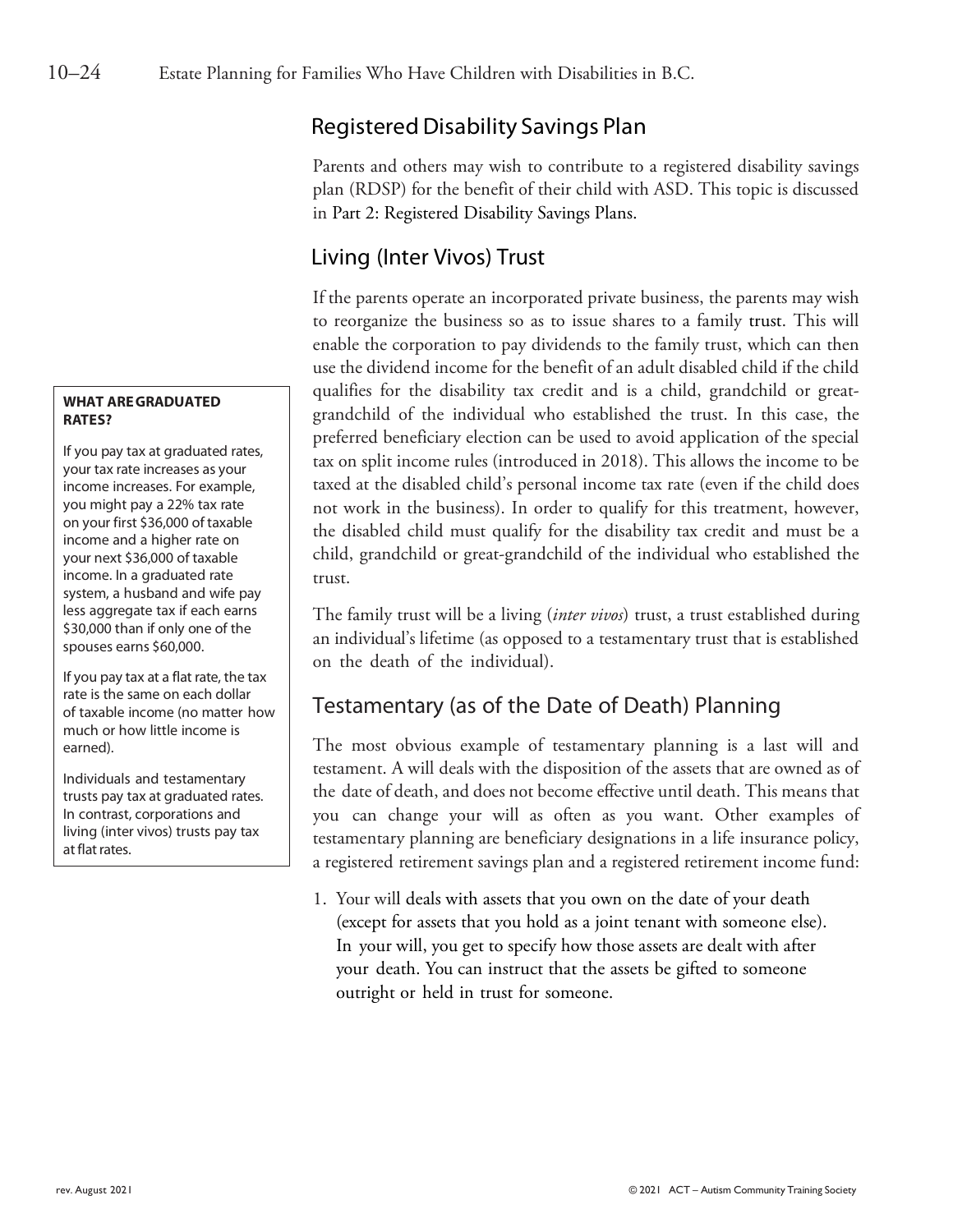### **WHAT IS A TRUST?**

A trust is an arrangement under which a person (called a "Trustee") holds specific property (called"Trust Property") for the benefit of another (called the"Beneficiary"). There can be any number of Trustees and any number of Beneficiaries. Usually, the Beneficiaries are described by some common attribute (for example,"the children and other descendants of John Smith").

A trust has to be established by someone (a "Settlor" or "Trustmaker") who gifts property to the trust. If the Trustmaker gifts the property during the Trustmaker's lifetime, the trust is known as a living trust (also called an inter vivos trust). If the Trustmaker's gift occurs only on the death of the Trustmaker (for example, the Trustmaker established the trust in the Trustmaker's last will and testament), the trust is known as a testamentary trust.

The trust document (usually called a Deed of Trust) will set out the specific rules that govern the trust. There is a great deal of flexibility as to the terms of the trust. If the Deed of Trust is silent on a specific point, the matter will be governed by general legal rules found in the provincial Trustee Act. However, the Deed of Trust can make specific rules that apply only to that specific trust arrangement. For example, the trustee can be told to hold the property until the beneficiary reaches a specific age. Or the trustee can be told to hold the property until the trustee decides that the beneficiary is mature enough to receive the property.

Thought needs to be given to the exact scope of the trustee's powers. Two competing objectives often come into play. On the one hand, the Trustmaker might want to be able to set out exactly what the trustees should and should not do. On the other hand, the Trustmaker might want to give the trustees the flexibility to respond to unexpected situations (especially if the trust might last a long time).

My preference is to give very broad discretionary powers to the trustee. This means selecting a wise trustee and relying on the good judgement of that trustee to use those powers only if and to the extent necessary. The mere fact that the trustee has a power to do something does not mean that the trustee is obligated to use that power. The power is like the sweater that you always take on vacation (even if you are travelling to Arizona): if the weather turns cool unexpectedly, it is nice to have the sweater along. Otherwise, the sweater stays in the suitcase.

- 2. Assets in an RRSP or RRIF can have significant value. These assets can pass under beneficiary designations filed directly with the financial institution that administers the plan. For income tax reasons, you would normally designate your surviving spouse as the beneficiary. However, you should also consider appointing an alternative beneficiary in case you and your spouse are killed in the same accident. In certain circumstances, you might also be able to transfer RRSP or RRIF assets on a tax-deferred basis to a dependent child.
- 3. The mortality benefit payable under a life insurance policy is an asset that comes into existence on death. You designate beneficiaries in a document filed with the life insurance company. In most cases, the mortality benefit will be exempt from income tax no matter who receives it.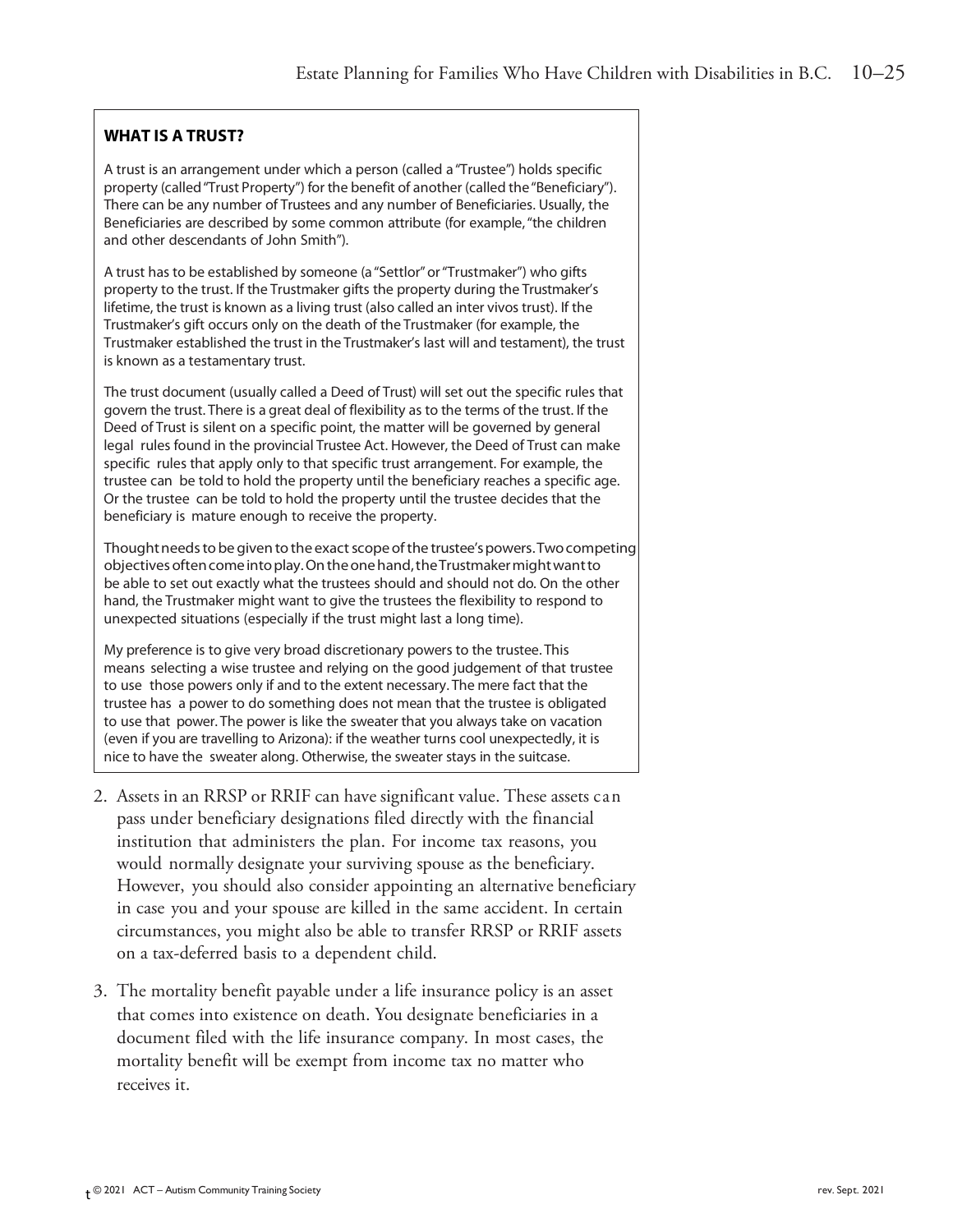#### **THE TWO FORMS OF JOINT OWNERSHIP**

There are two separate types of joint ownership: one is joint tenancy and the other is tenancy-in-common. They have very different estate planning consequences. If you own property jointly with another person, you need to know which type of joint ownership is involved. This means looking at the document that set up the joint ownership.

#### **Joint Tenancy**

If you hold property with another person as a joint tenant, you have no control over what happens to that asset on your death. If you die and another joint owner survives you, your ownership interest passes automatically to the surviving joint tenant. In other words, the last joint owner—the one who outlives the others automatically becomes the sole owner of the asset.Your will has no relevance to the ultimate ownership of the asset, and your interest in the asset does not become part of your estate. Your portion of the asset automatically passes to the surviving joint tenant under a right of survivorship.

Spouses often hold assets as joint tenants so that the asset will pass automatically to the surviving spouse.

It is less common for a parent to hold an asset in joint tenancy with a child. This is sometimes done to avoid probate taxes in provinces such as British Columbia and Ontario. However, holding assets in joint tenancy with a child can lead to a host of problems that are far more significant than the payment of probate tax.

#### **Tenancy-in-Common**

If you hold property with another person as a tenant-in-common, your interest in the property is part of your estate on death. As such, it is governed by your will. You can select who gets your share of that asset on your death by putting appropriate language in your will.

*Example:Assumethateachofyouandanotherperson(callthatotherpersonX)arejoint ownersofaparcelofrealestate.Eachof youhasa50%interest.Assumethatyoudie before Xdoes.*

If you and X are joint tenants, X becomes the sole owner of the property on your death. *However,if youandXaretenants-in-common,your50%interestpassesunderyourwill.X thenbecomesaco-ownerwithyourheirs.*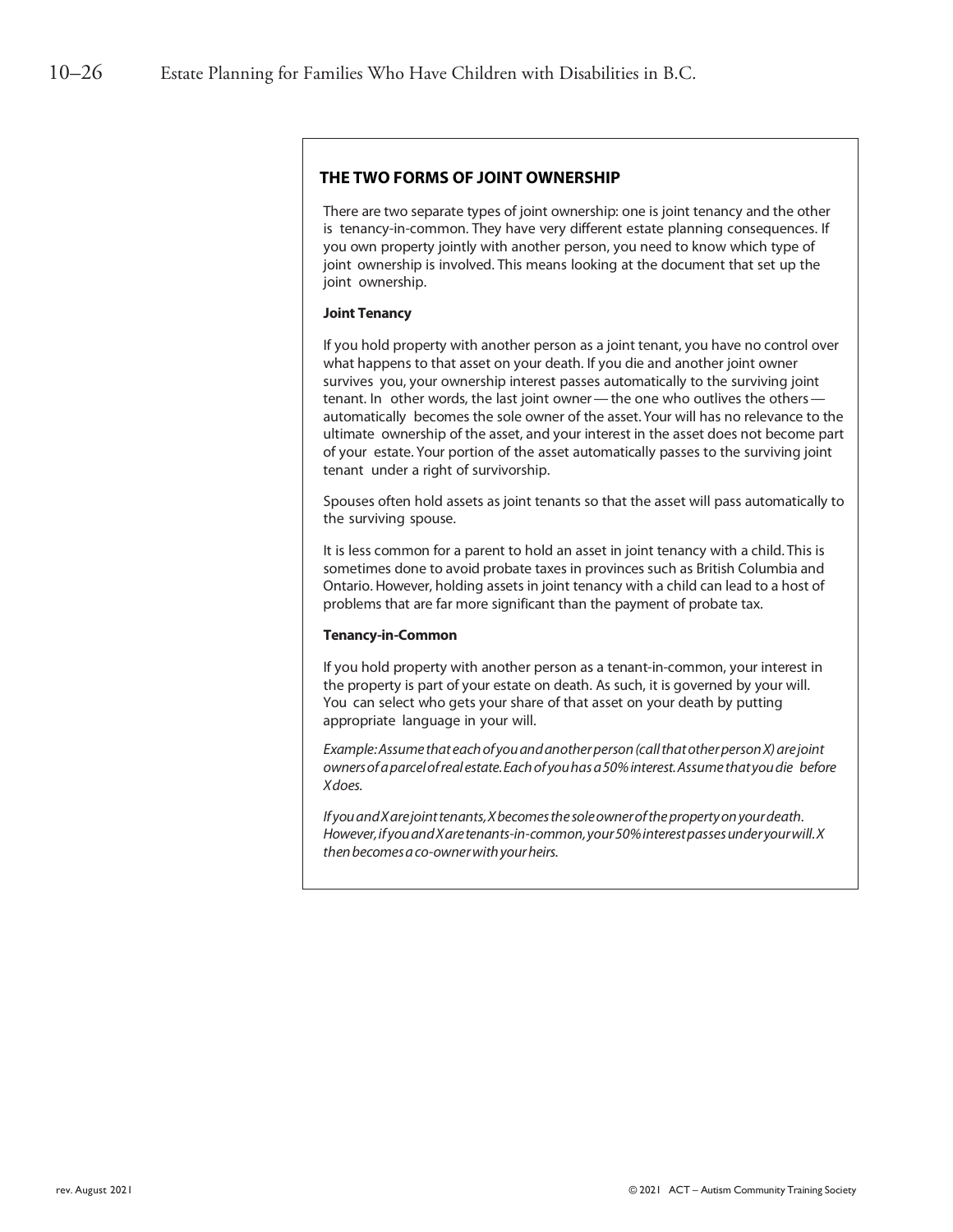### General Overview: Death and Taxes

Even in death, we have to deal with taxes—specifically, the following tax rules:

- 1. On death, you are deemed to dispose of all your assets for fair market value. If the asset has increased in value since the date on which you acquired the asset, your estate may be liable to pay tax on what is called a deemed capital gain. This tax applies whether or not your estate actually sells the asset.
	- (a) An exception applies for the following assets:
		- (i) Assets left to your surviving spouse. In this case, the capital gains tax is deferred until the date on which the spouse sells the asset or the date on which the spouse dies (assuming the spouse has not remarried and has not left assets to a new surviving spouse).
		- (ii) Assets left to a testamentary spousal trust. This is a trust under which the surviving spouse is the sole beneficiary during the spouse's remaining lifetime. The capital gains tax then applies on the death of the surviving spouse. Effective when the surviving spouse dies, the trust has to pay the capital gains tax based on the value of the assets on the death of the surviving spouse. After payment of that tax, the remaining assets can be held for the benefit of other persons (such as children).
	- (b) Capital gains tax is paid only if the value has increased. If the asset has not increased in value, there is no tax.
	- (c) No capital gain applies on a personal residence as long as the residence has been used only as a residence and has a total area of less than one-half hectare (about 1.2 acres). If the residence is on a larger lot, part of the deemed gain may be subject to capital gains tax.
	- (d) In order to determine the amount of tax, some assets may have to be valued.
	- (e) The capital gains tax rate is about half of the rate that applies to ordinary income.
- 2. If you hold assets in an RRSP or RRIF, tax may apply on those assets.
	- (a) Exceptions apply, as discussed below. One exception is if the RRSP or RRIF is transferred into the RRSP or RRIF of a surviving spouse.
	- (b) If RRSP assets are taxed, the entire value of the assets will be taxed as ordinary income.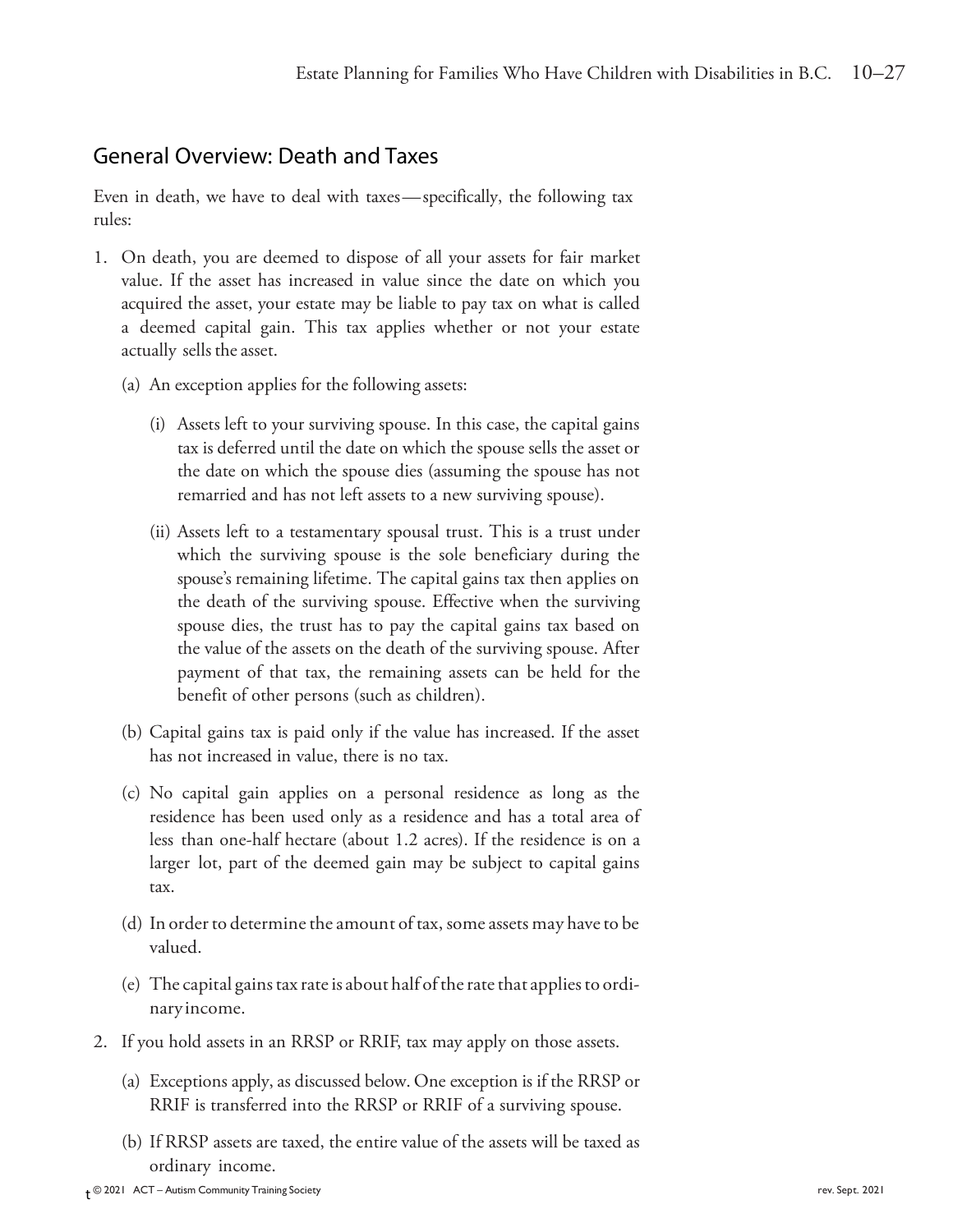### General Overview: Testamentary Trusts

You may wish to consider establishing a testamentary trust as part of your testamentary planning. You can establish a testamentary trust in most types of testamentary documents: your will, an RRSP/RRIF beneficiary designation, or a life insurance beneficiary designation. You cannot establish a testamentary trust in respect of property that you hold as a joint tenant, because that property passes automatically to the surviving joint tenant.

If property is held in a trust, a person (the Trustee) controls and manages the property (the Trust Property) for the benefit of one or more persons (the Beneficiaries). This can have advantages if there is a concern that the Beneficiary might not be able to manage the property wisely. There may also be income tax advantages. If a beneficiary of the testamentary trust qualifies for the disability tax credit, the testamentary trust can qualify as a Qualified Disability Trust that pays income tax at graduated rates (as if the trust were a separate individual). For example, a testamentary trust would pay a 22% income tax rate on its first \$36,000 of taxable income. If a surviving child were to earn that income and have it added to the child's own income, the child might be pushed into a higher tax rate bracket.

This is a special rule that applies to a Qualified Disability Trust. Normally, a trust pays tax at a flat rate on income that is taxed inside the trust. That flat rate is normally equal to the rate of tax that a high-income earner would pay on that income.

A qualified disability trust can be established by an individual only on the individual's death. A trust that a person established during the person's lifetime cannot be a qualified disability trust.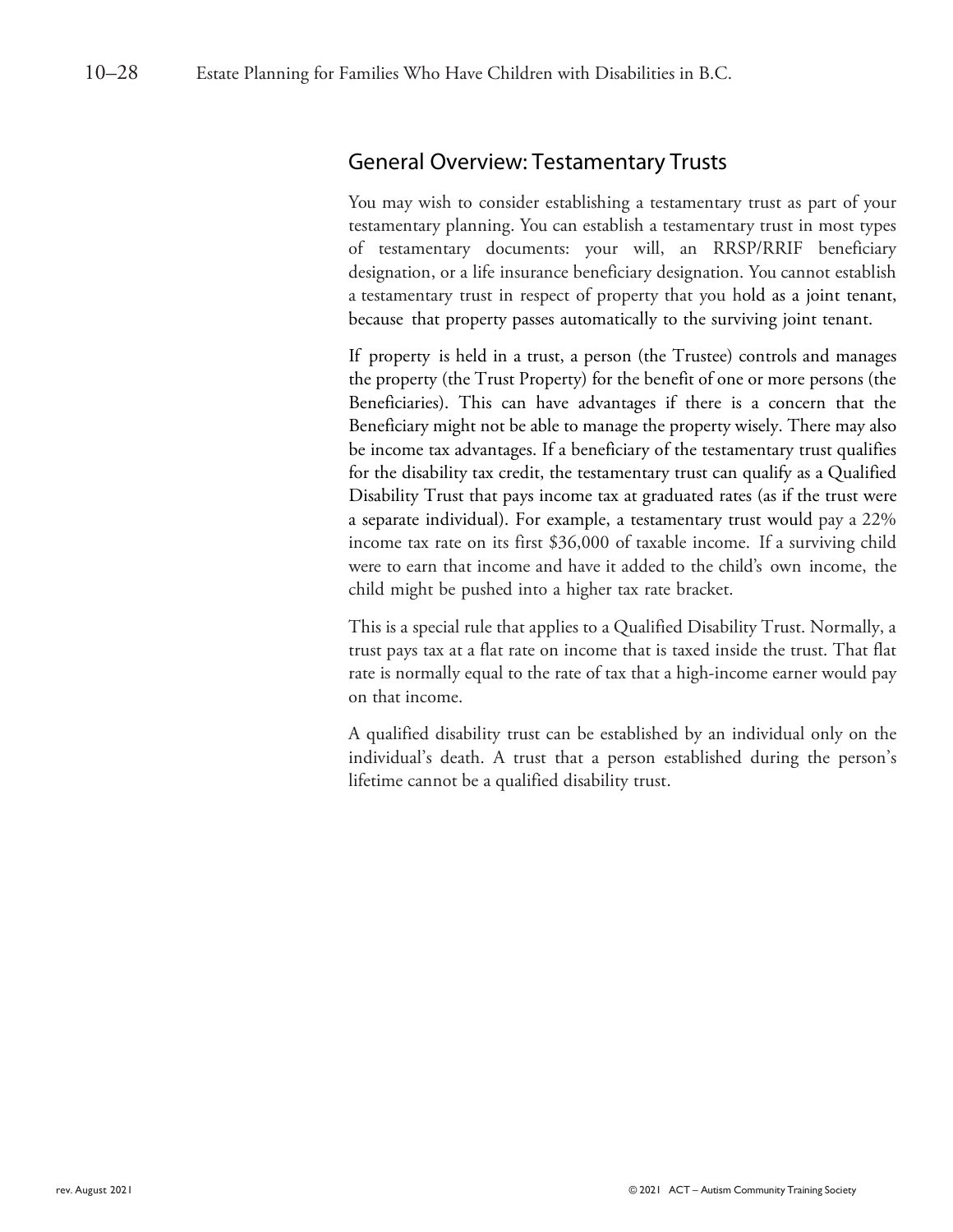#### **HOW LONG CAN A TRUST LAST?**

You will sometimes hear that a trust can last no more than 21 years. This is a common misconceptionthatarisesbecauseof anincometax rule.Underthisincometaxrule, a trust is deemed to dispose of its assets every 21 years for fair market value proceeds. Iftrustassetshaveincreasedinvaluesincethetrustlast acquiredthe assets, the trust may have to pay capital gains tax on that increased value as a result ofthedeemed disposition.However,thetrust cansimplypaythattaxandcarryon. If the trust has n o capital gains (perhaps the trust is not investing in stocks), the deemed disposition of assets will not result in any need to pay tax. This is merely a tax rule that has to be dealt with every 21 years. Provided that the trustee has a plan to deal with any tax that arises as a result of the deemed disposition, there is no reason to terminate the trust prior to a deemed disposition anniversary.

In most provinces, the law requires that a trust terminate by the 21st anniversary of the death of the last beneficiary who was alive at the time that the trust was created. This is completely different from the tax rule under which a trust is deemed to dispose of its assets every 21 years for capital gains tax purposes. Both rules use the number 21, but the similarity ends there. In determining the maximum length of time that the trust exists, identify all the beneficiaries who were living at the time that the trust was created. Wait until the death of the last of that group of beneficiaries. The trust must terminate within 21 years of that last death. Given that healthy adult individuals can live into their 80's and 90's, a trust could last well over a hundred years in some circumstances.

The above rule applies to both living and testamentary trusts. The only difference is the date on which the trust starts. A living trust is a trust that is established during somebody's lifetime, so the date to identify the group of beneficiaries is the date on which the first person contributes the first item of property to the trust. A testamentary trust is one that comes into existence on someone's death (for example, the trust is created by the last will and testament of the deceased person). In this case, you need to identify the group of beneficiaries living at the date of that person's death.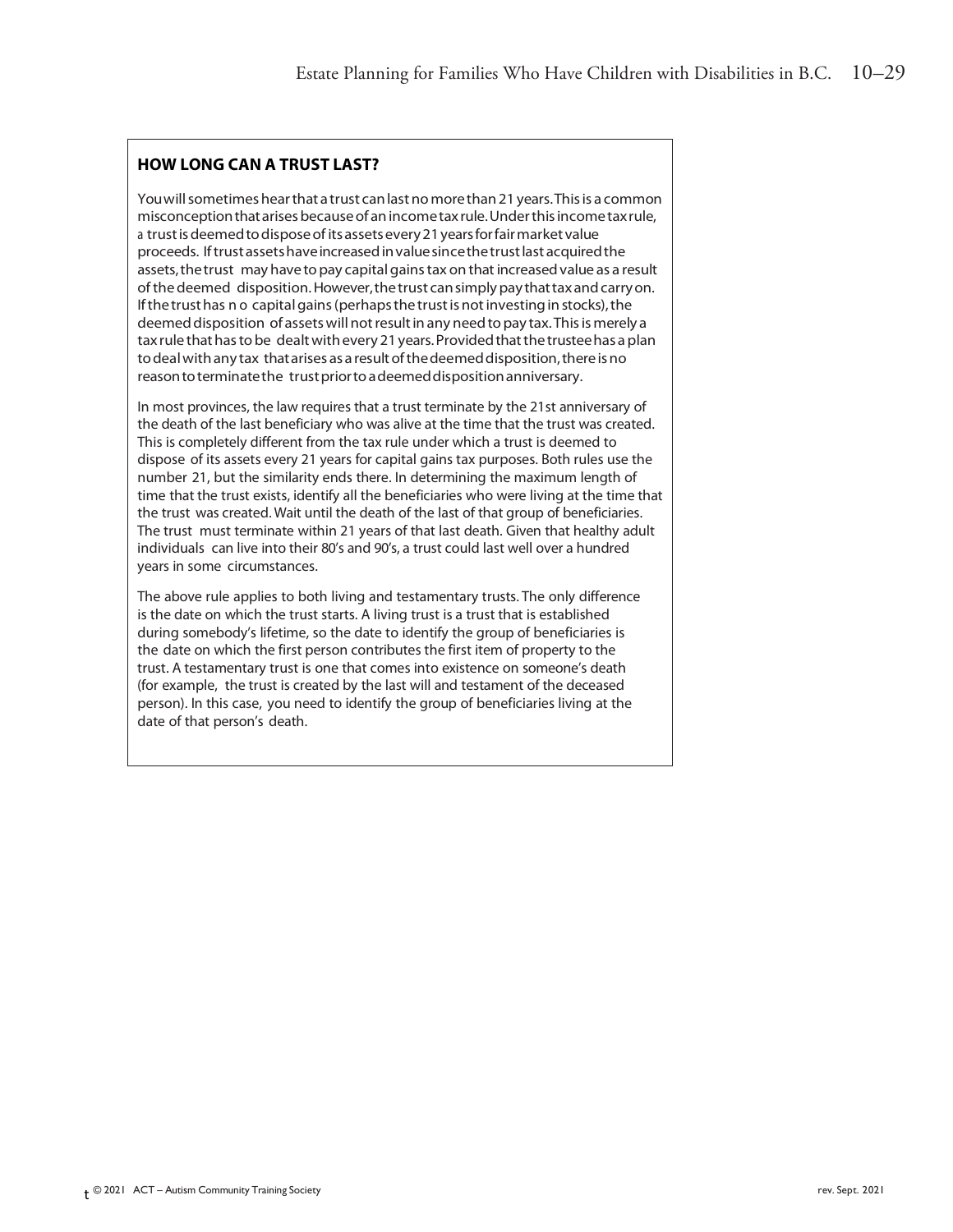If a qualified disability (testamentary) trust is established, the trustee can elect to have income taxed inside the trust at low graduated rates. The after-tax income can then be distributed to the disabled beneficiary the following year as a tax-paid amount (no further tax is paid on the amount used for the benefit of the disabled beneficiary). If the after-tax amount is paid to some other beneficiary who does not qualify for the disability tax credit, however, a special tax will then be payable so as to increase the tax rate up to the rate that normally would have been paid on that income if the trust had not qualified for graduated income tax rates on the income.

The trustee of a qualified disability trust can elect to retain some investment income inside the trust (and taxed as income of the trust at graduated rates) and to have some current-year income distributed to the disabled child and taxed as income of the disabled child (regardless of the age of the child). In other words, the trustee can "mix and match" in order to achieve the best income tax result for the child. If the trust is properly structured for flexibility, that "mixing and matching" can change from year to year to consistently get the best overall tax result for the disabled child.

For example, assume that the after-tax value of the estate is \$500,000 and that this amount is invested at a 5% rate of return (annual income of \$25,000).

- *•* If the \$25,000 in income were all taxed at the top rate, the total tax pay- able would be about \$10,925 per year.
- *•* Instead, assume that the \$25,000 is earned by a testamentary trust. The applicable tax would then be all at the lowest of the marginal rates (i.e. 22% for a British Columbia resident). As a result, the total tax on the \$25,000 of income would be about \$5,500 (a saving of \$5,425 per year). Over 20 years, this tax savings would be equal to \$108,500.

The above example assumes that the trust distributes all its after-tax income. If the after-tax income were reinvested by the trust so as to earn even more income inside the trust, the tax savings would be correspondingly larger.

The actual amount of the annual tax savings will depend on the rate of return for the investments and the rate that would have applied if the investments had been held directly by the child.

There is no need to hire a trust company or other professional to act as trustee. Any individual in whom you have confidence can act as a trustee. The trustee is your surrogate and is there to make the decisions that you would have made in the circumstances. As a result, the chief qualification of the trustee is sound judgment and an understanding of how you would handle different situations. The trustee can always hire professional assistance to deal with investments, the filing of tax returns, and other matters that require specific knowledge.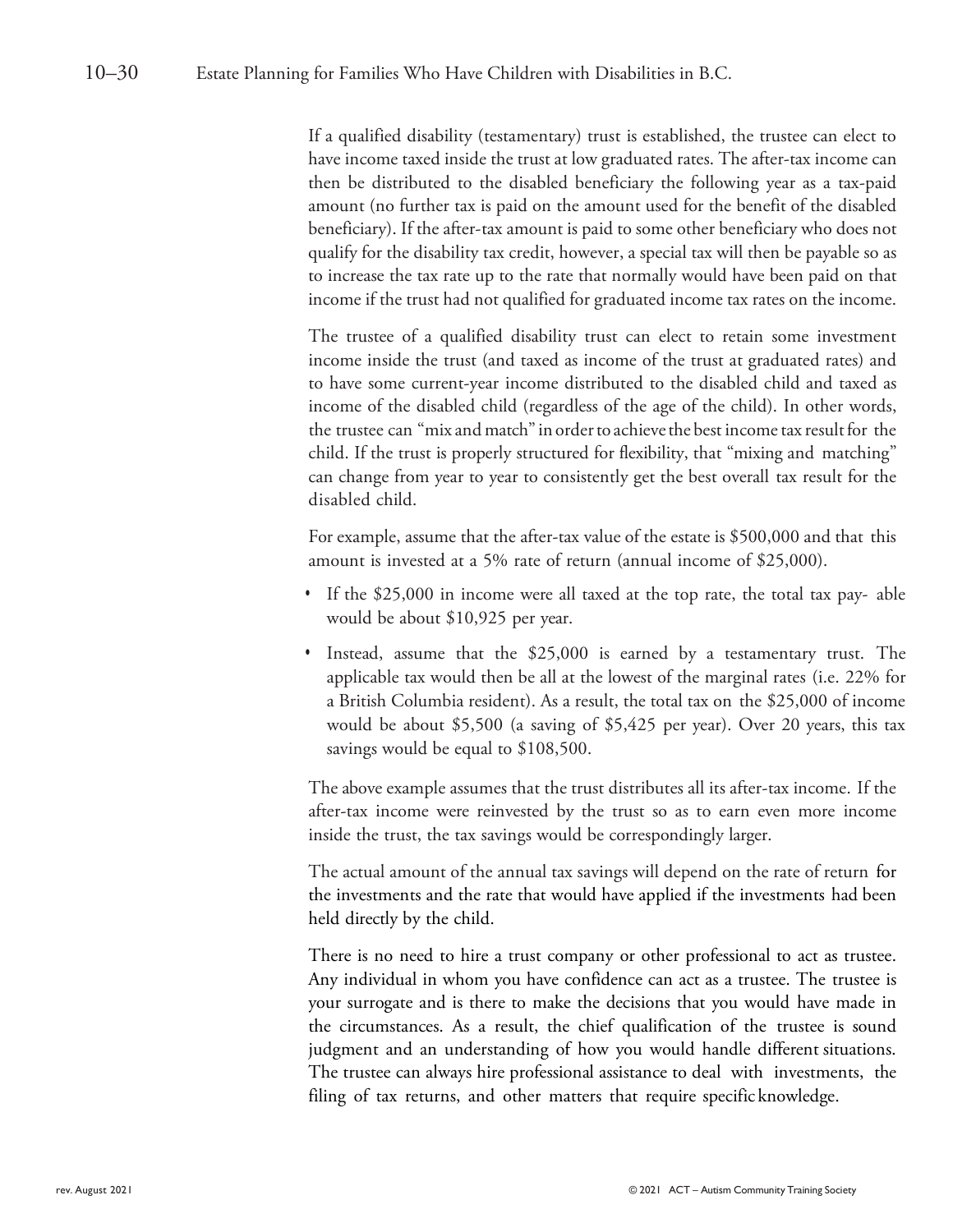Given that the trust may exist for a considerable period of time, it is best to build as much flexibility as possible into the trust documents. Much can be left to the discretion of the trustee.

If a disabled child is eligible for provincial income assistance that depends on the child's income level, having assets held in fully discretionary qualified disability trust for the benefit of that child can keep the child's income low and preserve access to the income-tested benefits. This form of fully discretionary trust is some- timesreferredtoasa"HensonTrust".

If the parent's assets include shares of a private corporation, and if the private corporation will continue to produce income beyond the parent's death, the shares of the corporation could be structured so as to allow income to be paid to a testamentary trust for the disabled child (even during the lifetime of a surviving spouse).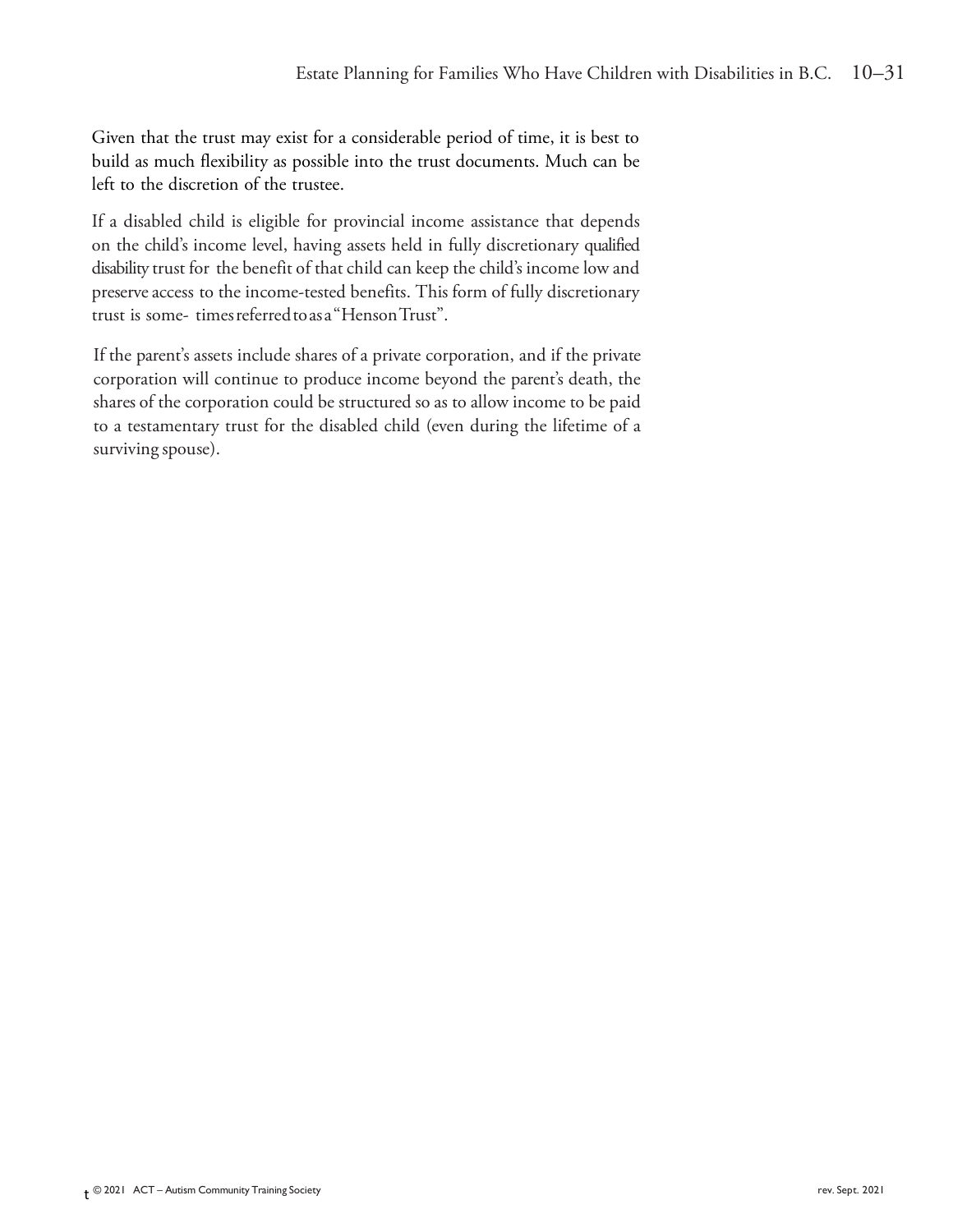### Last Will and Testament

Your will governs the assets in your estate (not assets that are held as a joint tenant).

In many cases, one spouse leaves all assets to the surviving spouse. However, it might be worthwhile considering whether to leave assets to a testamentary spousal trust. Leaving assets to a testamentary spousal trust can have the following advantages:

- 1. As is the case when assets are left directly to a surviving spouse, capital gains tax on the assets is deferred until the death of the surviving spouse.
- 2. Assets in the trust do not belong to the surviving spouse. Accordingly, you can specify what happens to the assets on the death of the surviving spouse (the assets are not governed by the will of the surviving spouse). This can be important in the case of a blended family.
- 3. The spousal trust can guard against hiccoughs in the estate plan. For example, the surviving spouse might remarry. In some provinces, marriage invalidates an existing will. If the surviving spouse neglects to redo a will after the remarriage, the surviving spouse could die intestate (without a valid will). If the surviving spouse dies without a valid will, assets that were intended for the children might go to the new spouse.

In a testamentary spousal trust, all the trust income must be payable to the surviving spouse for the remainder of the spouse's lifetime. The trustee can have a discretionary power to use capital for the benefit of the surviving spouse or can be instructed to retain capital for the benefit of the children.

While the surviving spouse must be the sole beneficiary during the lifetime of the surviving spouse, other beneficiaries (e.g., children) can be named as beneficiaries effective on the death of the surviving spouse. At this point, the trust could be collapsed or kept in existence for the benefit of the children.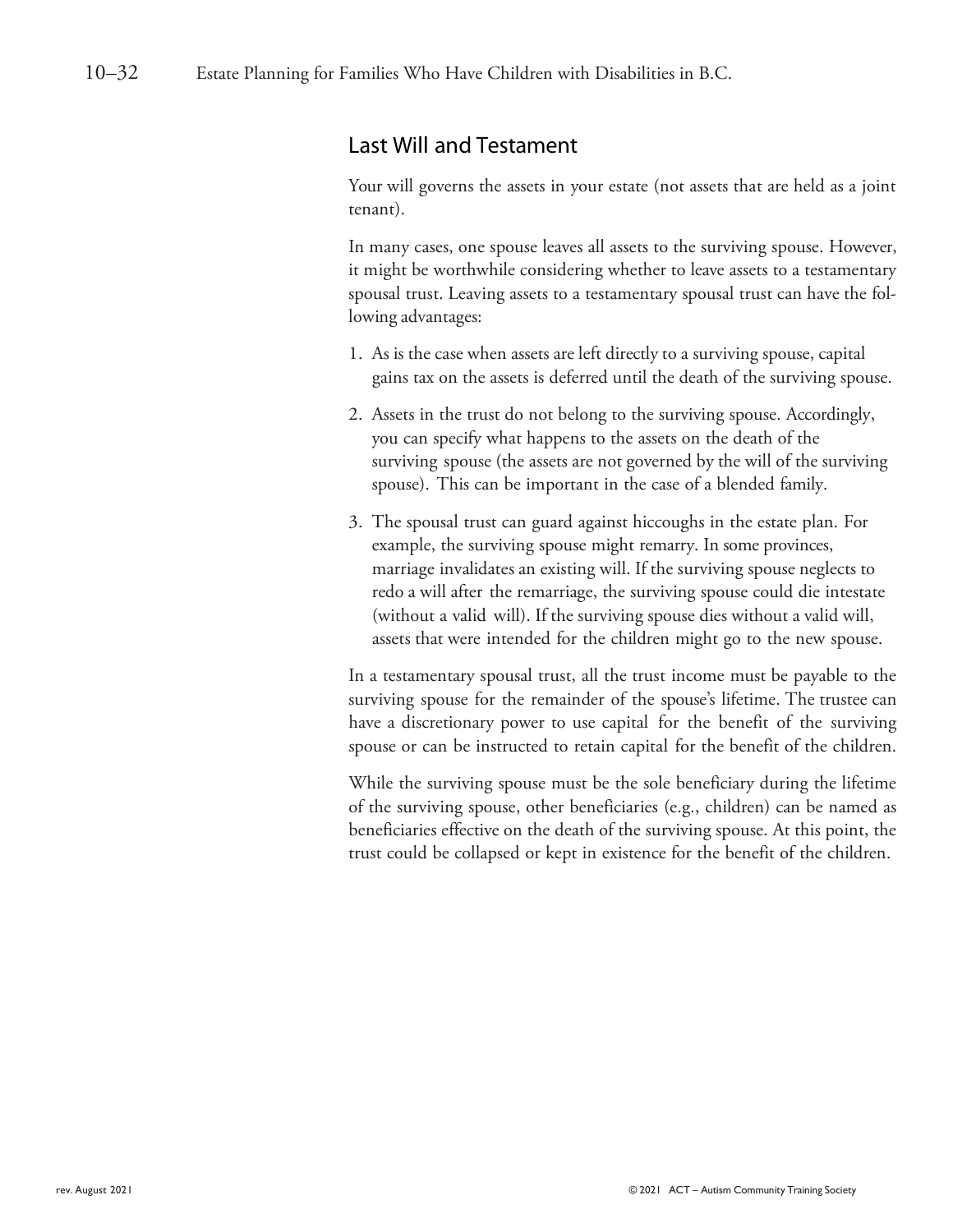### Registered Retirement Savings Plan / Registered Retirement Income Fund

Manyparentswillhavesavingsinaregisteredretirementsavingsplan(RRSP) or a registered retirement income fund (RRIF). These plans are set up to provide a source of retirement income and so are a form of *inter vivos* planning. However, you also need to make decisions about what to do with any assets left in the RRSP/RRIF on your death.

As a general rule, tax applies on assets left in an RRSP/RRIF on your death. Those assets are taxed as ordinary income of your estate and generally will be subject to the top rate of income tax. As a general rule, therefore, the after-tax value of assets left in an RRSP/RRIF will be reduced by about half.<sup>12</sup>

There is a very important technical tax rule that can cause problems for funds in a n RRSP/RRIF. If tax is payable on the RRSP/RRIF funds as a result of your death, the income tax is payable by your estate. The tax is not deducted from the RRSP/RRIF.

This does not matter if the RRSP/RRIF beneficiary is also the beneficiary of your estate residue (the part of the estate that is left after giving specific amounts to specific people). If this is not the case, however, problems can arise. Consider the following simplified example.

- 1. Widower W dies with \$100,000 in his RRSP and makes his son S the sole beneficiary of the RRSP.
- 2. Widower W's only other (non-RRSP) asset is worth \$100,000. W's will leavesthe residue of his estate to his daughter D.
- 3. The tax result is as follows.
	- (a) S, as the sole beneficiary of the RRSP, receives \$100,000 without deduction of any income tax. This is because the RRSP is deemed income of W and the tax on the \$100,000 deemed income inclusion has to be paid by W's estate.
	- (b) As noted, the estate has to pay all the tax on the funds in the RRSP as well as the tax payable on any assets that are part of the estate. Assuming a 50% tax rate (for the sake of simple math) and assuming that there is no tax on the assets that are part of the estate, the daughter receives at most \$50,000. Of course, the estate would also be liable to pay other expenses in connection with the administration of the estate, such as funeral and other expenses. So D would likely be left with considerably less than \$50,000 whereas S would have \$100,000.

So be very careful if you are thinking of naming one person as the beneficiary of your RRSP and some other person as the beneficiary of your estate residue. You need to get advice if you are planning to do this.

<sup>11</sup> The top rate of income tax for a British Columbia resident in 2008 is just under 44%, so the after-tax valuewould actually be about 56% of the amount left in the RRSP/RRIF at death. But half is easier to remember.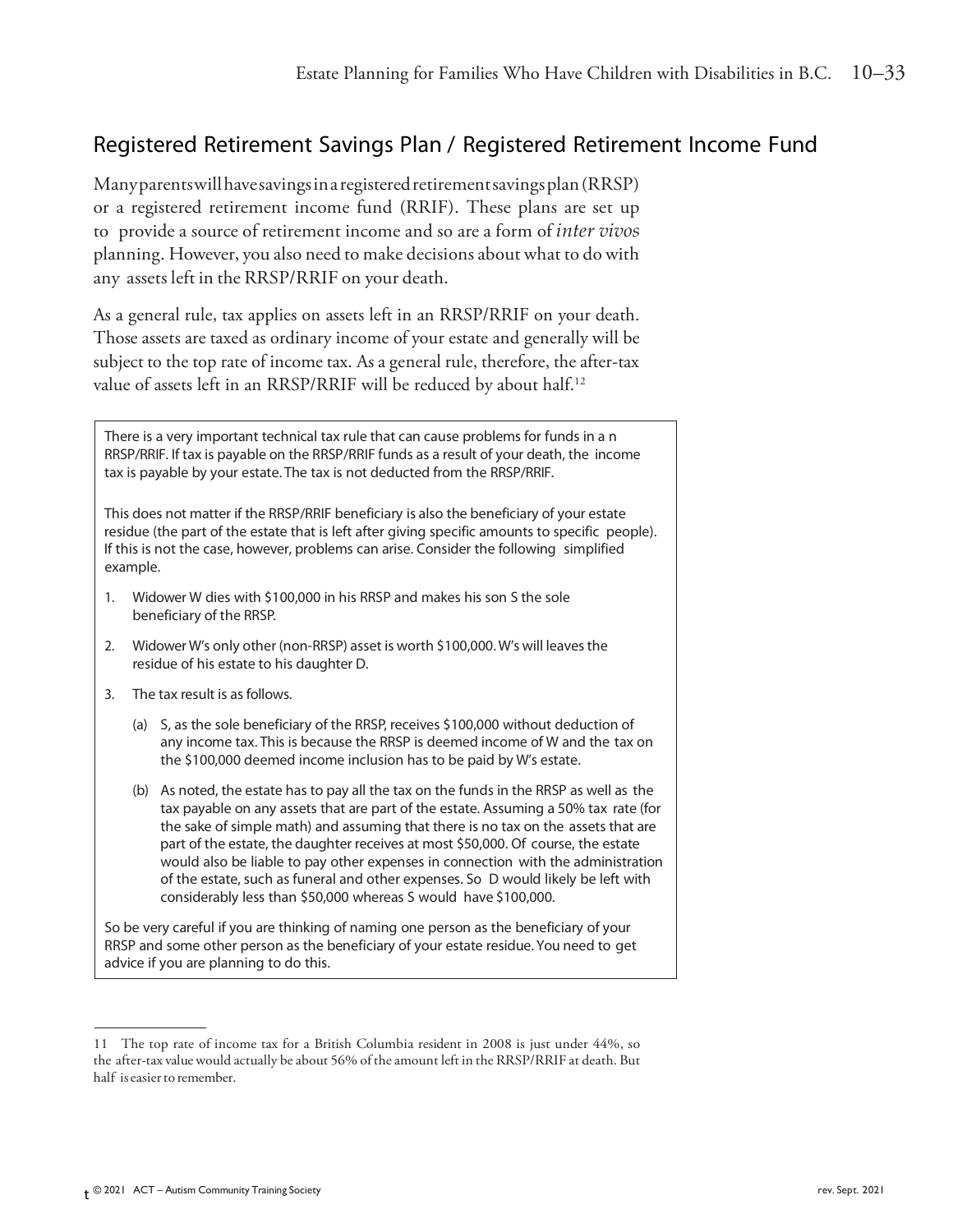The tax on the funds in the RRSP/RRIF will be deferred in the following situations:

- 1. If you leave your RRSP/RRIF assets to the RRSP/RRIF of your surviving spouse.
- 2. If you leave your RRSP/RRIF assets to a child or grandchild who is financially dependent on you.
- 3. If you leave your RRSP/RRIF assets to a Lifetime Benefit Trust (LBT) under which the sole beneficiary is
	- (a) A mentally impaired spouse; or
	- (b) A mentally impaired child or grandchild who is financially dependent on you. Whether a child with ASD is mentally impaired will vary from child to child.

The rest of this commentary will concentrate on the deferral for children and grandchildren. For purposes of simplicity, I will use the term "child" to refer to a child or grandchild.

Remember, the purpose of the rules discussed under this heading is to defer the tax that would otherwise apply on the funds in the RRSP/RRIF on your death. If the deferral rules do not apply, your RRSP will be taxed. But you can still use the after-tax value of the RRSP to fund a testamentary trust established in your will (as discussed in the general discussion on wills).

# Financial Dependence

The concept of "financial dependence" is a narrow one. If the income of the child for the preceding year exceeds a basic threshold, it is presumed that the child is not financially dependent on you. While this is a rebuttable presumption, it can be difficult to rebut in fact. As well, there is a danger in planning based on a question of fact that might or might not be true as of a future event—your death—that you do not have control over.

The basic threshold under which the child is presumed to be financially dependent is equal to the basic personal exemption. If the child qualifies for the disability tax credit, the threshold is increased by the disability tax credit amount. That is not a high threshold.Asitisdependent on the previous year's income, the child's income must be monitored. No tax deferral will be available if the child had an unexpectedly high income in the year preceding your death (perhaps that was the year that the child was able to hold a job longer than usual).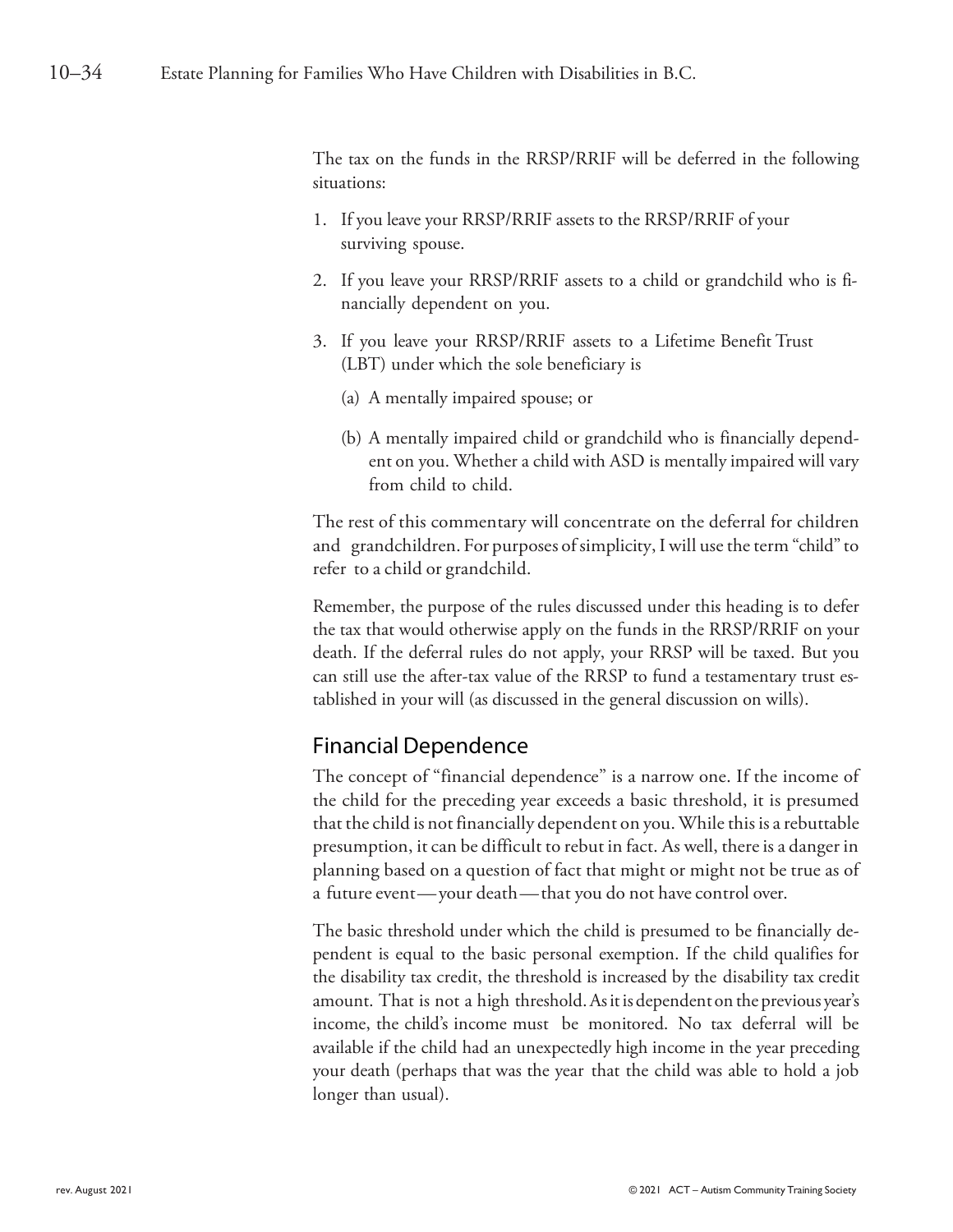Financial dependence is a requirement of both of the RRSP/RRIF tax deferrals involving children. To underline this, the following text will refer to a "financially dependent" child (which includes a financially dependent grandchild).

### Transfer to a Financially Dependent Child

In the second situation, you leave your RRSP/RRIF assets to the financially dependent child or a trust for the financially dependent child. Depending on whether the financially dependent child qualifies for the disability tax credit, the result is as follows.

- 1. If the financially dependent child does not qualify for the disability tax credit, the tax deferral is a limited one. The deferral expires when the child reaches age 18. The RRSP/RRIF payout must be used to acquire a fixed-term annuity. The annuity term has to be no greater than 18 mi- nus the child's age. In other words, the annuity cannot last beyond the financially dependent child's 18th birthday.
- 2. If the financially dependent child qualifies for the disability tax credit, the deferral does not expire on the child's 18th birthday. In this case, the assets are left to the financially dependent child and the child places the assets in the childs own RRSP/RRIF.<sup>13</sup> As a result, tax arises only when the child withdraws the funds from the child's RRSP/RRIF. If the child wisely keeps the funds in the child's RRSP/RRIF and makes judicious withdrawals, the deferral of the tax can be significant.

Of course, the above assumes that the disabled child will act wisely and judiciously in respect of the funds held in the child's RRSP/RRIF. This is not always the case, especially if the disability involves some degree of mental impairment. For example, a holder of an RRSP/RRIF can withdraw all the funds from the RRSP/RRIF even if such a withdrawal is unwise (the withdrawal will certainly result in tax, besides depleting capital). Indeed, it can sometimes be difficult for an individual with a mental impairment to even establishaRRSP/RRIF.

### Lifetime Benefit Trust

The Lifetime Benefit Trust (LBT) is intended to address the problems that can arise if the financially dependent child suffers from a mental impairment. Under the LBT proposal, you can leave your RRSP/RRIF on a tax-deferred basis to a trust (not a RRSP or RRIF) established for a mentally infirm and financially dependent child.

<sup>12</sup> If the child is a minor who qualifies for the disability tax credit, there is an option under which the child (or a trust for the child) can use the RRSP/RRIF payout to acquire a life or fixed-term annuity.